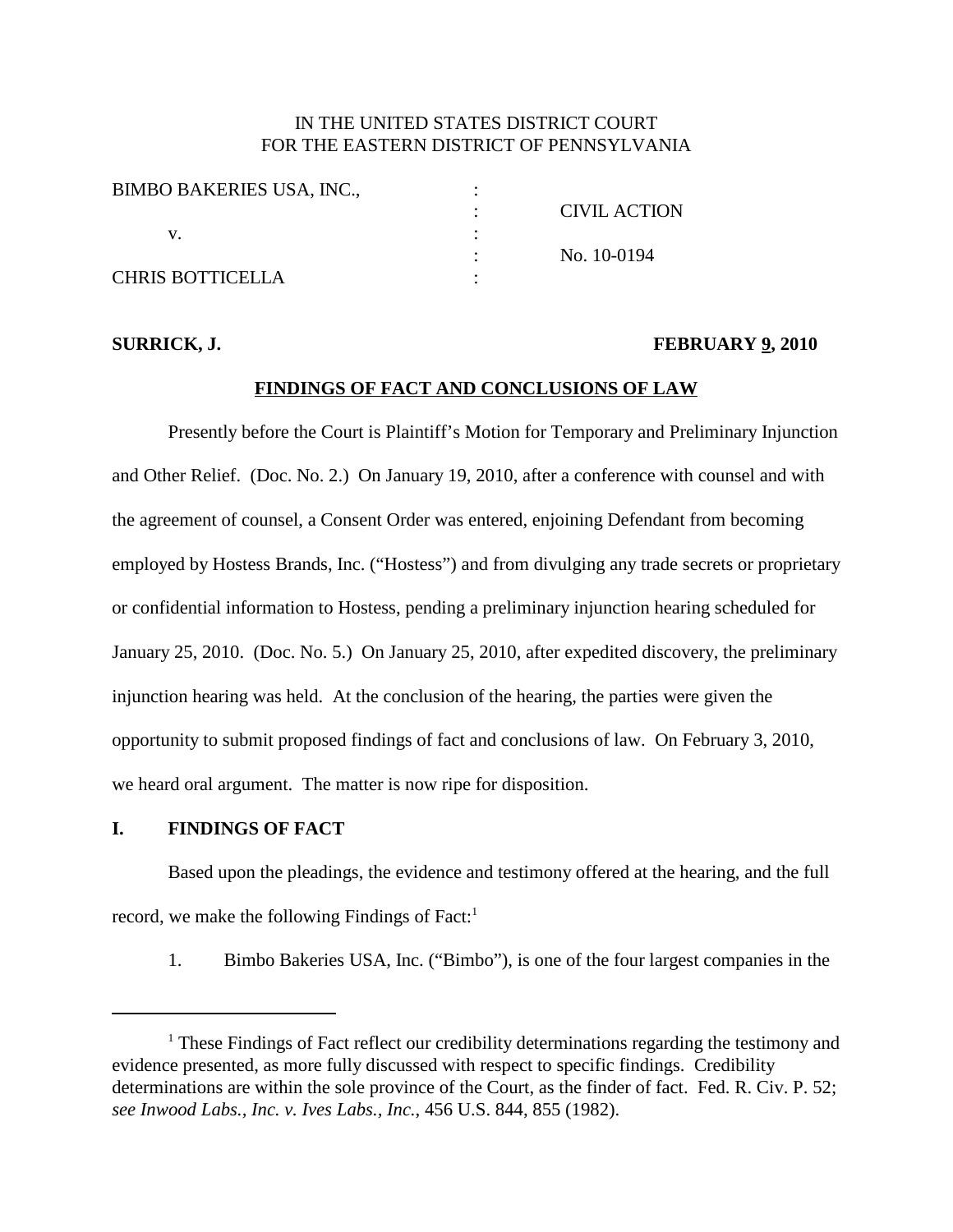baking industry. (Prelim. Inj. Hr'g Tr. 66-67, Jan. 25, 2010.) <sup>2</sup> It is a Delaware corporation with its principal place of business in the Commonwealth of Pennsylvania. (Compl. ¶ 4.)

- 2. Defendant Chris Botticella was, until January 13, 2010, Bimbo's Vice President of Operations for California. (Hr'g Tr. 68.) Defendant is a citizen of California. (Compl. ¶ 5.)
- 3. Bimbo's operations in the United States are divided into the Western and Eastern regions. (Hr'g Tr. 68.) Defendant was one of five key operations executives for Bimbo in the Western region. Of the five, Defendant had the most experience with both baking and business operations. (*Id.* at 77-78.)
- 4. In his high-level position, Defendant had knowledge of and access to a variety of confidential and proprietary information at Bimbo. (*Id.* at 73-75.) For example, he was one of a limited number of people with clearance to access Bimbo's highly proprietary and compartmentalized information, such as code books, which contain the formulas and process parameters for Bimbo's products. (*Id.* at 73-75.)
- 5. On March 13, 2009, as a condition of his employment at Bimbo, Defendant signed a Confidentiality, Non-Solicitation, and Invention Assignment Agreement ("Confidentiality Agreement"). (Ex. 8.)
- 6. On or about September 28, 2009, Defendant received an employment offer from Interstate Brands Corporation ("IBC"), for the position of Vice President Bakery

<sup>&</sup>lt;sup>2</sup> The transcript of the January 25, 2010, preliminary injunction hearing includes Plaintiff's confidential information and was therefore filed under seal. (Doc. No. 13.)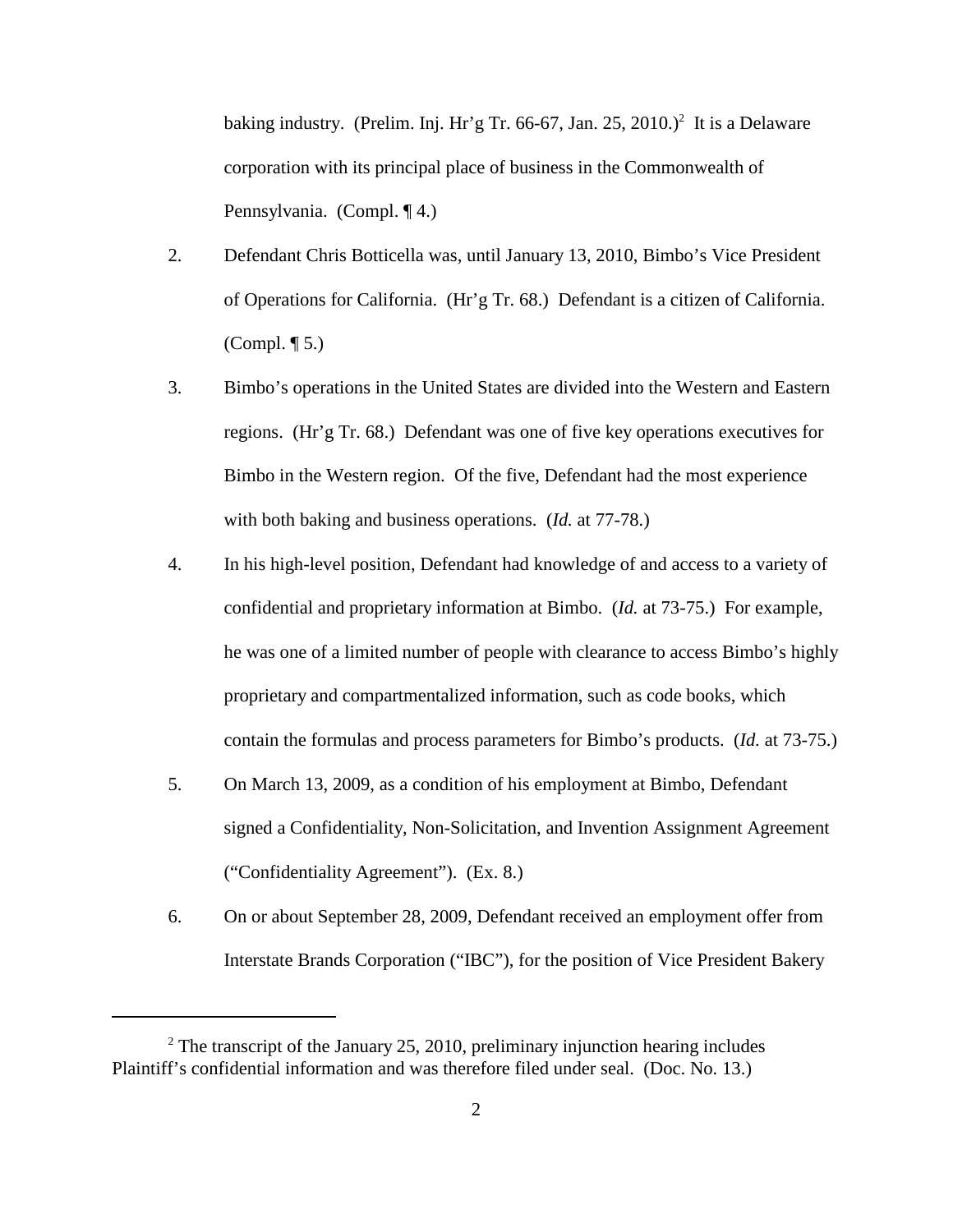Operations, East. (Ex. 3; Botticella Dep. 71.) <sup>3</sup> In that position, Defendant would report to the Senior Vice President for Bakery Operations. (Ex. 3.) Defendant's salary would be \$200,000 plus stock options and up to a 25% bonus. (*Id.*) The \$200,000 was a \$50,000 pay cut from his salary at Bimbo; however, he was also to receive a \$50,000 signing bonus. (Hr'g Tr. 134; Ex. 3.)

- 7. In addition, Defendant accrued eleven weeks of vacation time while at Bimbo, which would be paid out to him in the form of income upon his departure from Bimbo. (Ex. 4.)
- 8. Defendant accepted the offer with IBC on or around October 15, 2009. (Ex. 3; Botticella Dep. 78.)
- 9. IBC is the predecessor company to Hostess Brands, Inc. ("Hostess"). (Hr'g Tr. 60.) Hostess is one of Bimbo's three major competitors. (*Id.* at 66-67.)
- 10. On December 7, 2009, Defendant signed an "Acknowledgment and Representation Form," in which he states that Hostess is not interested in Bimbo's trade secrets and that he will not disclose Bimbo's proprietary and confidential information to Hostess. He also acknowledges that Hostess instructed him not to disclose or use in the course of his employment any confidential or proprietary information belonging to a previous employer. (Ex. 7.)
- 11. Defendant's resignation from Bimbo was to occur on January 15, 2010. (Ex. 4.) Defendant did not provide Bimbo with any notice of his intention to resign until

<sup>&</sup>lt;sup>3</sup> Video excerpts of Defendant's deposition were presented as evidence by Plaintiff in the preliminary injunction hearing.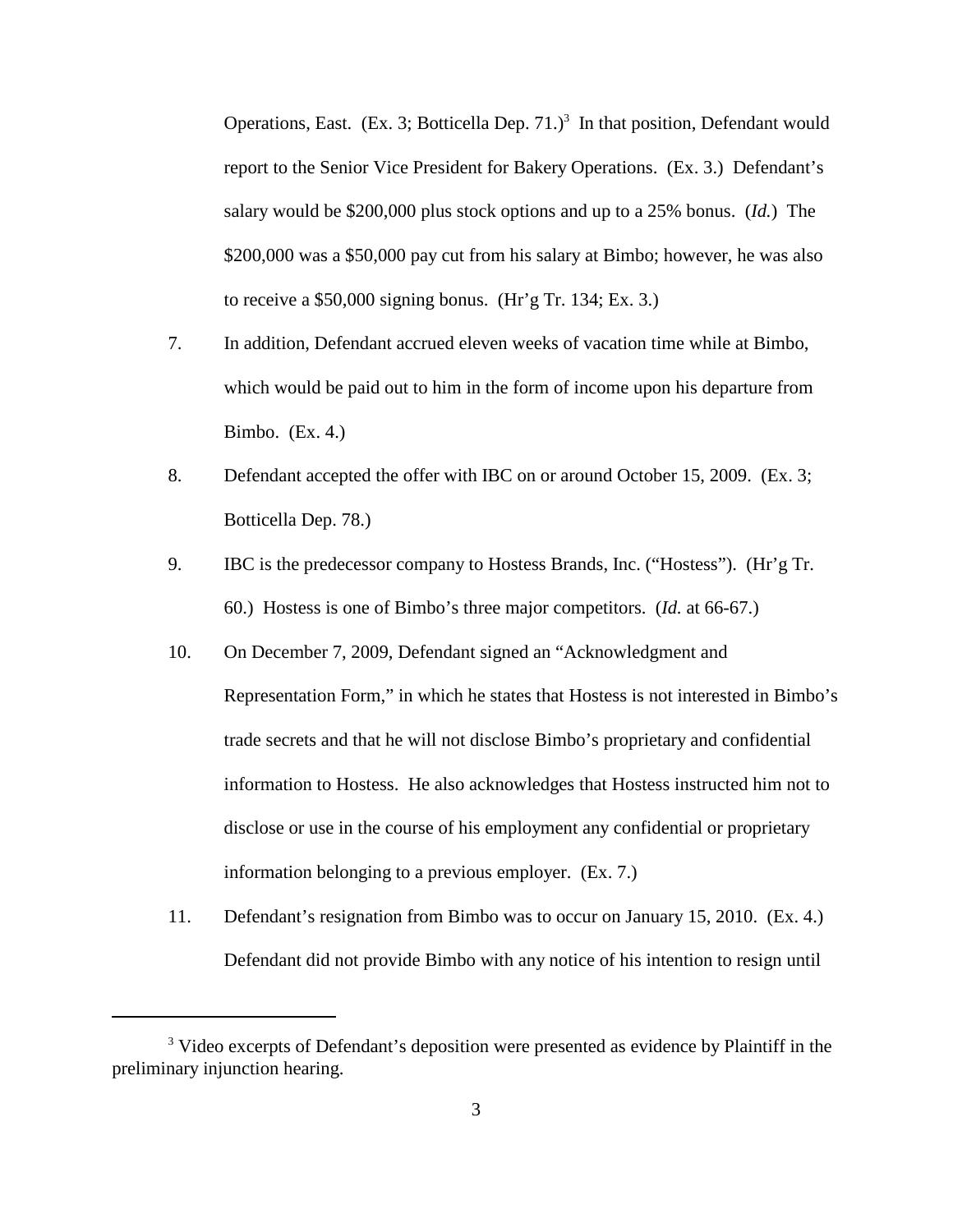January 4, 2010. (*Id.*; Botticella Dep. 104-105.) At that time, he did not inform anyone at Bimbo that he was taking another job or that he was going to work at Bimbo's competitor Hostess. (Botticella Dep. 104-105.) In fact, Defendant did not inform anyone at Bimbo that he was going to work at Hostess until January 13, 2010. (*Id.* at 106.)

- 12. At about 10 a.m. on January 13, 2010, Defendant told Bimbo's Vice President of Human Resources that he was leaving Bimbo to work at Hostess. (*Id.* at 113-15.) Defendant finally disclosed this information because he found out that Bimbo executives had just learned about it from a Hostess announcement about his hiring. (*Id.* at 114-15.)
- 13. When Bimbo executives found out that Defendant was going to work for Hostess, he was told to stop working and leave that same day. (*Id.* at 116-17.) Defendant was not surprised, since he "absolutely" expected to be ushered out of Bimbo as soon as his intention to work at Hostess became known. (*Id.*)
- 14. As Bimbo's Vice President of Operations for California, Defendant was responsible for various areas of operations in California, including control over product quality and cost, labor issues, new product development, co-packer 4 launches, and product cost improvement. (*Id.* at 68.) He also worked closely with sales staff on sales promotions and capacity planning and estimation. (*Id.*)
- 15. Although Defendant's responsibilities were for Bimbo's operations in California,

<sup>&</sup>lt;sup>4</sup> "Co-packers" are third-party companies that produce products for Bimbo. (Hr'g Tr. 89.) Confidentiality between Bimbo and its co-packers is controlled by means of secrecy agreements and other measures. (*Id.*)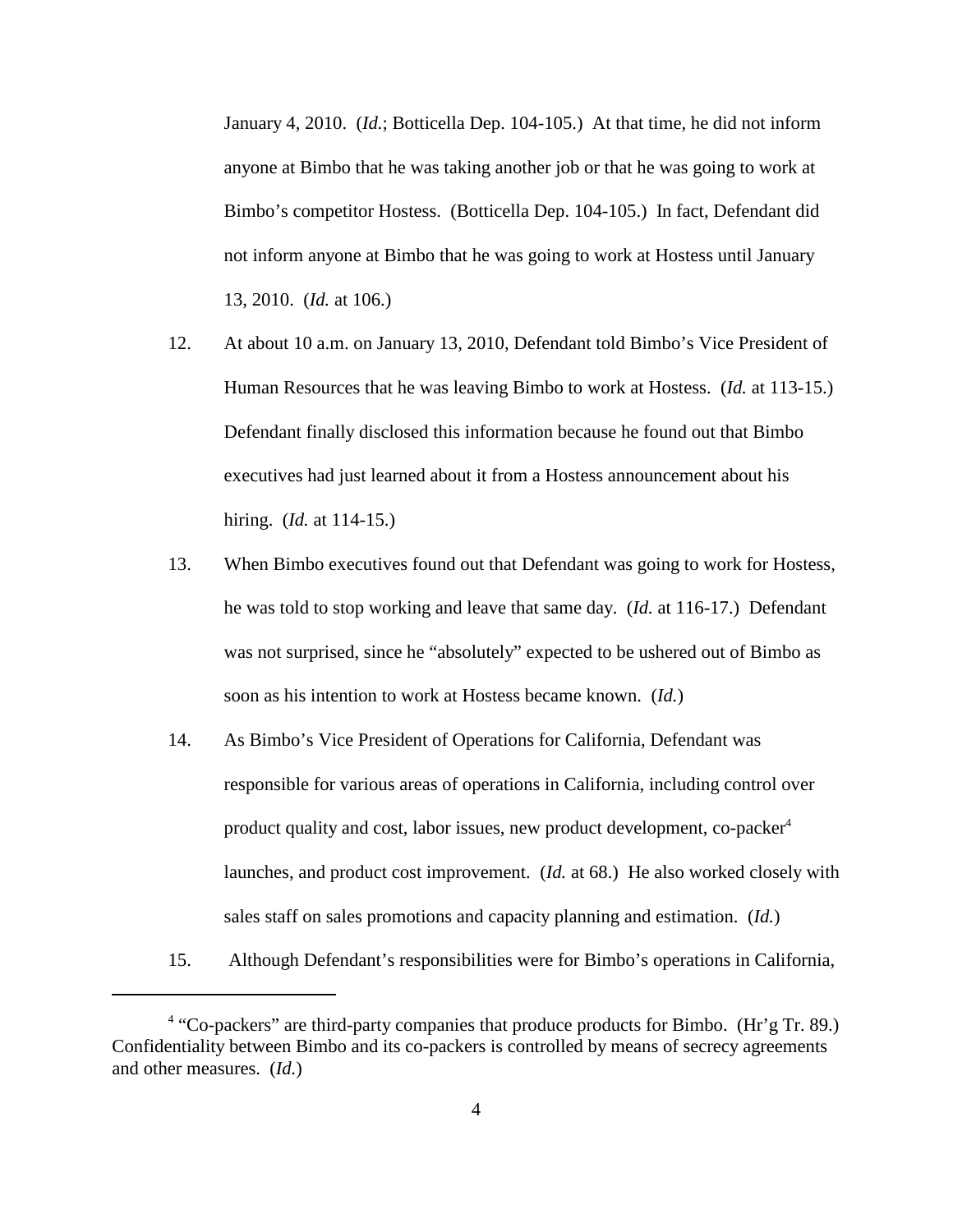his access to and knowledge of Bimbo's confidential information was national in scope. (*Id.* at 76-77.)

- 16. As a member of Bimbo's senior staff, Defendant was involved with financial, strategic, sales, and product development issues at a company-wide level. (*Id.* at 69-71.) He was one of a small group of people, including Bimbo's President and CEO, its Senior Vice President of Operations and Strategic Services, its Senior Marketing Officer, and several high-level local executives, to participate in quarterly meetings regarding strategic planning for Bimbo. (*Id.* at 71.)
- 17. Defendant was one of less than 12 people who had access to the "code books" that contain the formulas and process parameters for Bimbo's products. (*Id.* at 74-75.) The code books contain various scientific measurements that would allow the replication of Bimbo's products. (*Id.* at 75.) The code books are stored on a protected website, which has multiple layers of security, including access control and traceability of who has accessed it. (*Id.* at 75-76.) While some Bimbo employees had access to certain information needed for their jobs, like a formula for a specific product, very few people had the access that Defendant had to this entire range of information. (*Id.* at 76.)
- 18. Defendant was one of the key Bimbo employees responsible for implementing a new strategy in the Western region intended to increase profitability by \$100 million in the course of 2009. (*Id.* at 73-74, 92-93.) The actual implementation of this strategy resulted in cost savings of \$75 million, with Defendant responsible for close to half of that amount. (*Id.* at 90-91.) That strategy was developed by

5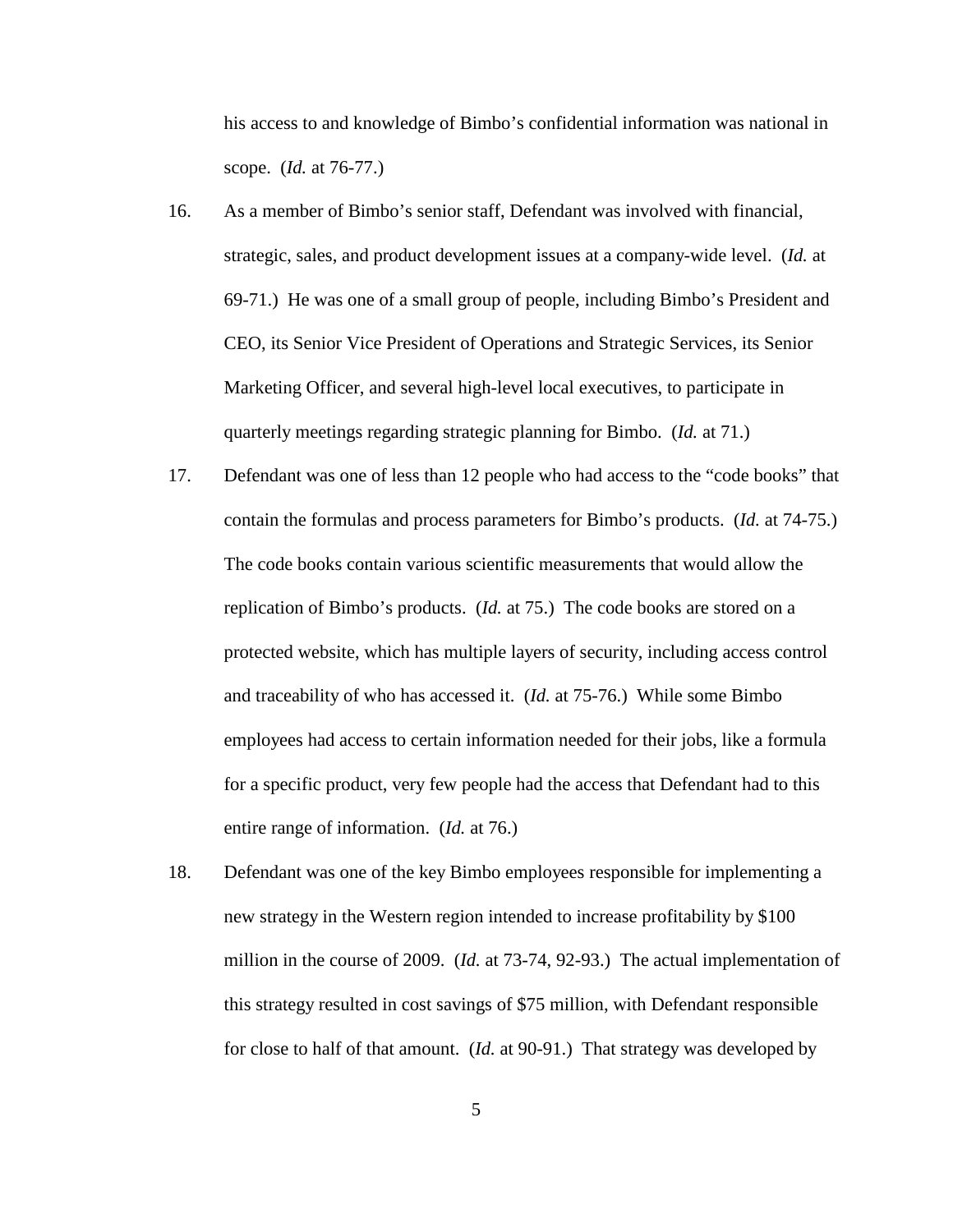Bimbo in the Eastern region between 2001 and 2008. (*Id.* at 92-93.) It includes a quality system invented by Bimbo, called "Integrated Process Management." (*Id.* ay 90-91.)

- 19. Defendant had access to Bimbo's highly confidential cost-reduction strategy road map for the Western region, which included line closures, plant closures, new process improvements, formula optimizations, and new product launches. (*Id.* at 73-74.) The distribution of this road map was limited to vice presidents only, and Defendant was one of five people in the Western region who had access to it. (*Id.* at 101.)
- 20. One product that Defendant is intimately familiar with is Thomas' English Muffins. (*Id.* at 81.) Thomas' English Muffins generate approximately \$500 million in annual sales. (*Id.* at 84.)
- 21. The secret process for making Thomas' English Muffins, and, specifically, their "nooks and crannies" texture, consists of three component parts, including the formula, manufacturing engineering design, and certain process parameters. (*Id.* at 81.) Information about each of these components is kept separate from information about the other components, with access to each limited to only those Bimbo employees who need to use it. (*Id.* at 81-82.) For additional security, process parameters are different between different plants, so that the process parameters used in one plant would not work in another. (*Id.* at 83.) Only a person with access to all three components could replicate the process for producing Thomas' English Muffins. (*Id.* at 81.)

6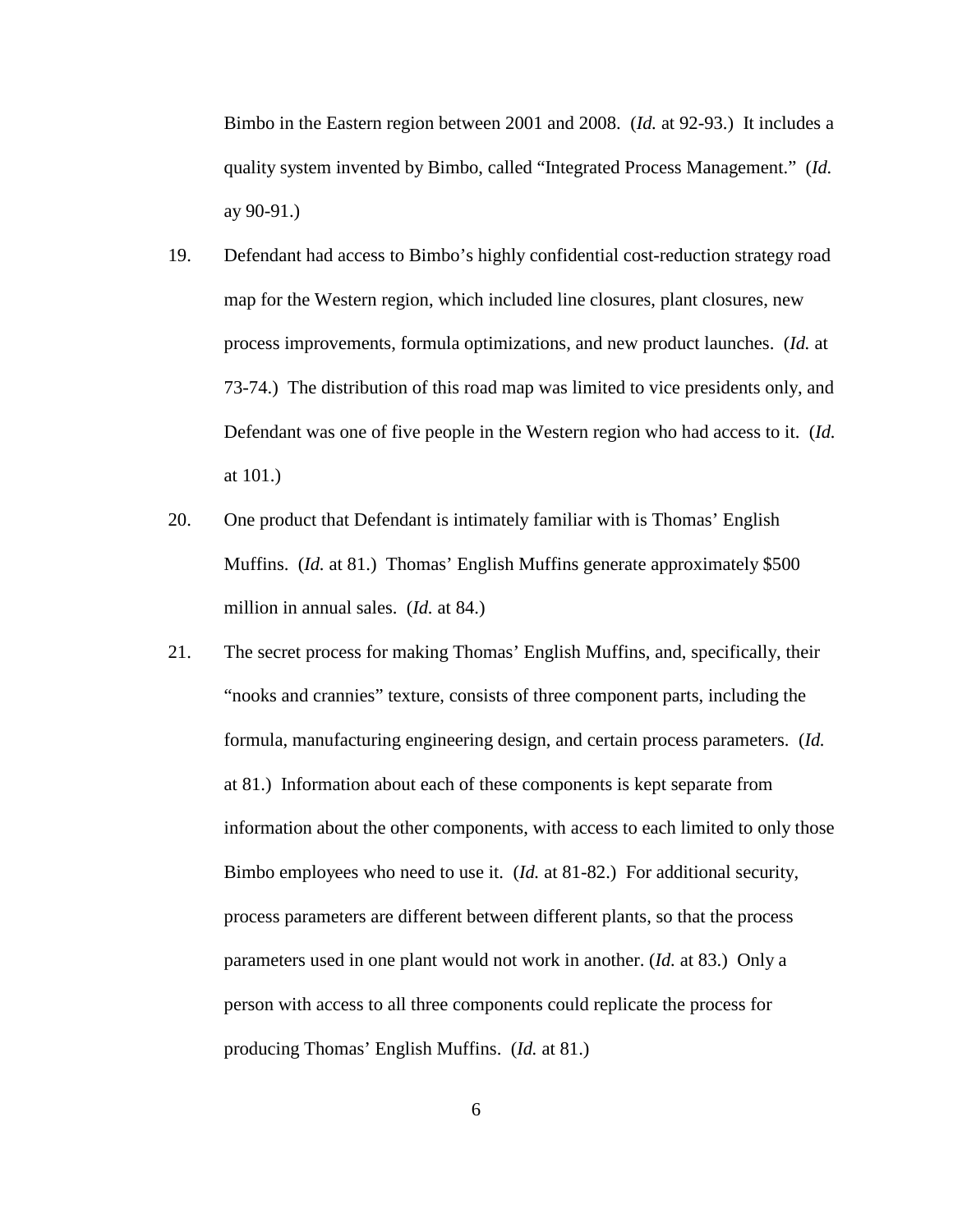- 22. Defendant is one of seven people with knowledge of all three components and with sufficient experience to replicate Thomas' English Muffins given sufficient resources. (*Id.* at 83.)
- 23. Defendant also knows the highly sensitive promotional strategy for Thomas' English Muffins on the national level. (*Id.* at 74.)
- 24. Defendant had access to and knows confidential information pertaining to the development and production of Bimbo's premium bread products. (*Id.* at 84-85.)
- 25. Premium bread products are different from basic white bread products, which are essentially produced in accordance with the same formula regardless of the manufacturer. (*Id.* at 63-64.) Premium breads differentiate themselves on the basis of nutritional properties, ingredients, taste, and other factors that appeal to consumers who are attracted to those properties and not just the product's cost. (*Id.*) Profit margins for premium bread products are far greater than they are for white bread. (*Id.* at 66.) Bimbo and its predecessor companies have been developing, producing and marketing premium bread products for over 17 years, and in the Western region it was the focus of their operations. (*Id.* at 66, 86.) Bimbo is the national market share leader in the premium bread category. (*Id.* at 86.)
- 26. Defendant's knowledge relating to Bimbo's premium bread products includes product formulas, as well as information on costs, customer launches, and expected price points. (*Id.* at 85.)
- 27. The formula and process information for creating create Bimbo's premium bread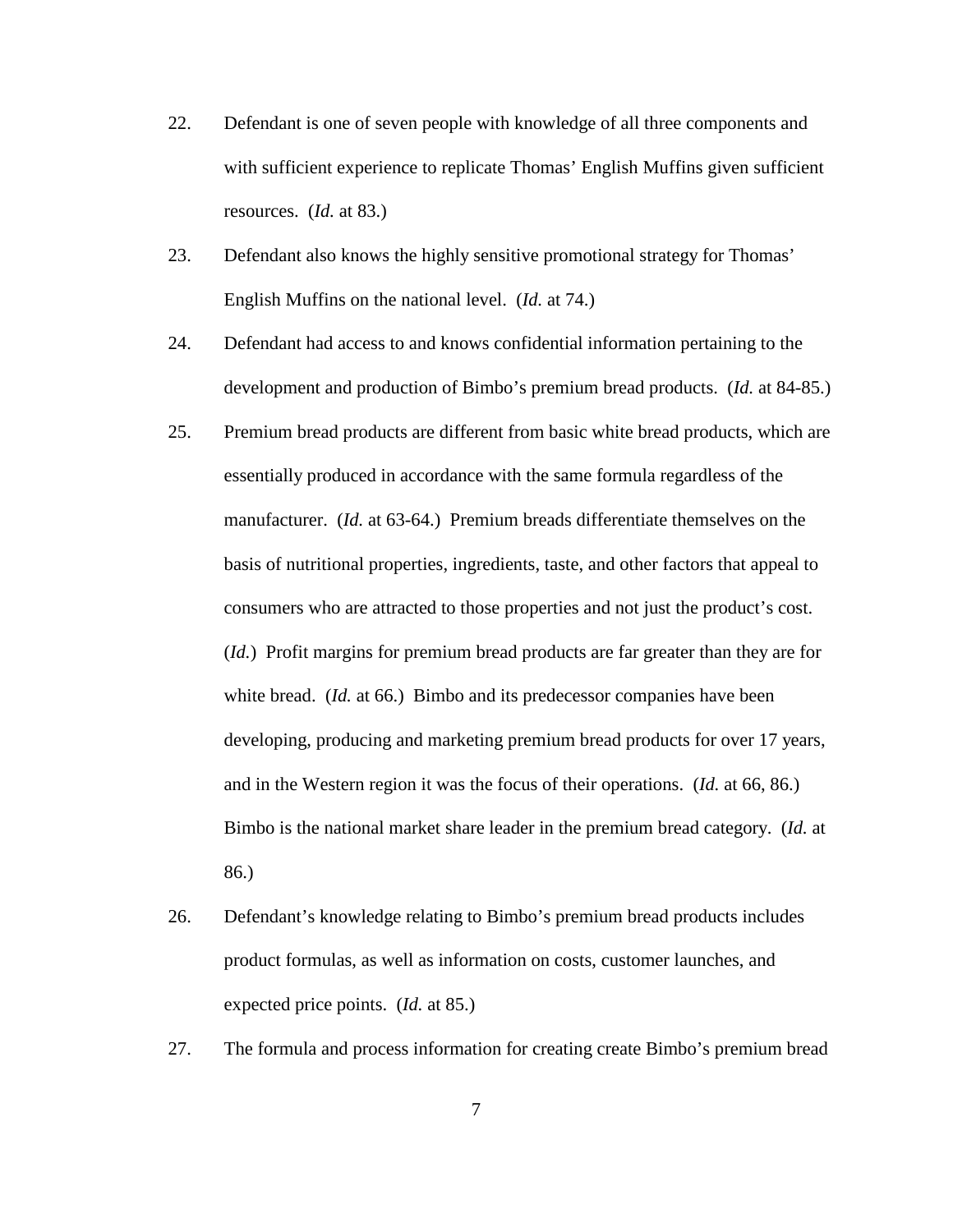products is kept confidential within Bimbo by limiting access to the code books, keeping information compartmentalized, and making access available on a needto-know basis. (*Id.* at 87.)

- 28. Oroweat is one of Bimbo's brand lines for premium bread products. (*Id.* at 85.) Oroweat products were manufactured in the Western region under Defendant's supervision. (*Id.* at 87.) The projected sales volume for these products for 2010 is between \$300 and \$400 million. (*Id.* at 87.)
- 29. With regard to Oroweat products, Defendant knows confidential product-specific information, such as formulas, pan-dough ratios, acidity measurements, and other attributes that affect the taste, keeping quality, softness, and texture of the products. (*Id.* at 85.) Defendant also knows the related business-side information, such as costs, customer launches, and expected price points. (*Id.*) Defendant, with his experience, would not need to have this information in writing in order to use it in the production process. (*Id.*)
- 30. Defendant also possesses confidential information relating to Bimbo's Sandwich Thins product. (*Id.* at 89-90.) Sandwich Thins is a new Bimbo product that has proven to be very successful, with sales revenues of \$250 million in 2009, projected to rise to \$350 million in 2010. (*Id.* at 79-88.) Bimbo spent approximately \$18 million to develop and produce this product, and Defendant was very involved in launching it in the Western region. (*Id.* at 88-89.)
- 31. Defendant knows the cost positions, as well as the formulas and designs of many of Bimbo's products. (*Id.* at 73.) He also knows which customers Bimbo planned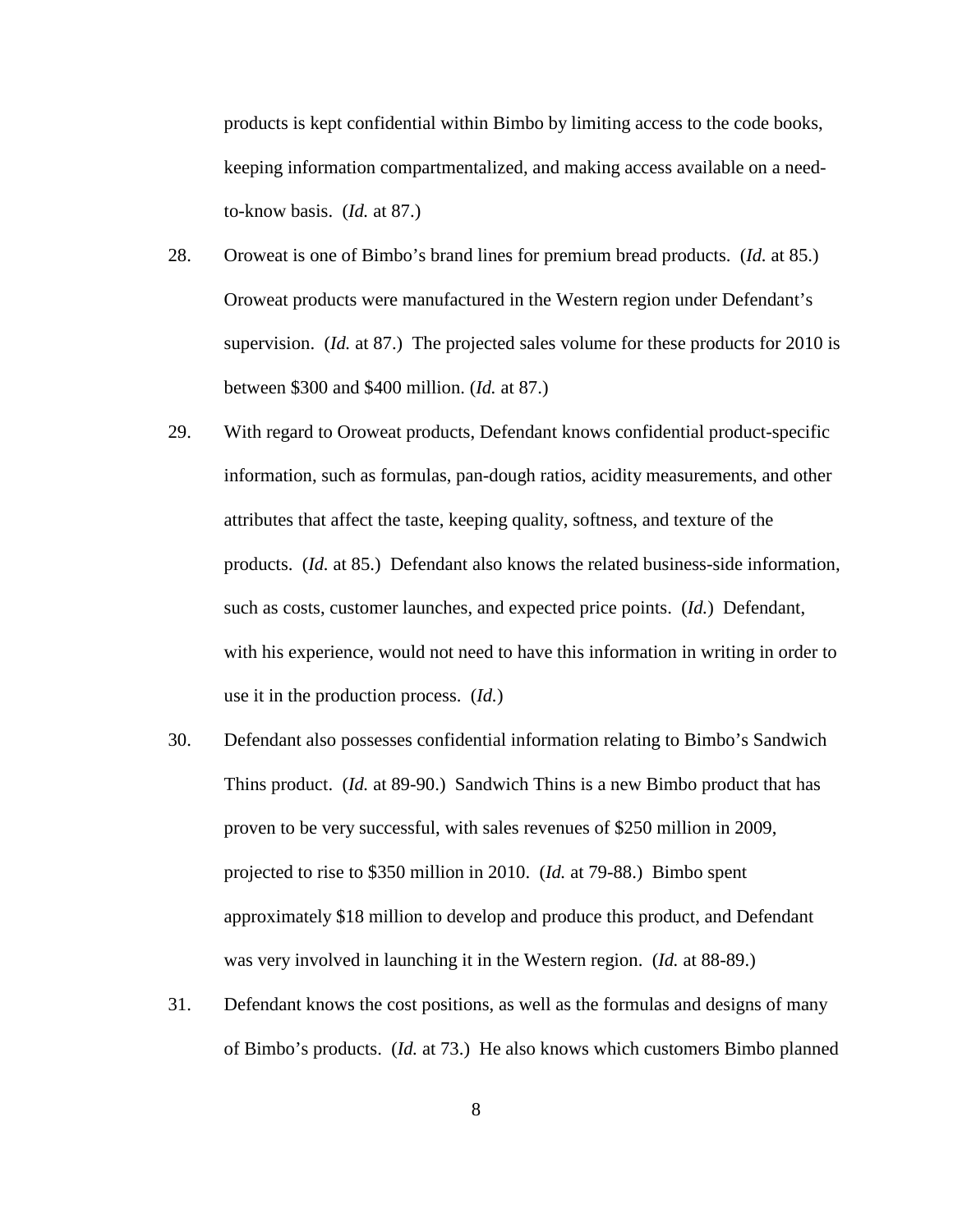to target for upcoming bids. (*Id.*)

- 32. If Hostess were to acquire information with regard to Bimbo's capacity status information which Defendant knows—it could gain a significant competitive advantage over Bimbo by lowering prices in locations where Bimbo is out of capacity. (*Id.* at 102.)
- 33. Defendant knows Bimbo's national strategy for sales initiatives and product launches for major customers such as Walmart, Costco, BJ's, and Sam's Club. (*Id.* at 101-02.)
- 34. Defendant had access to Bimbo's pricing strategies, which are kept highly confidential, in part because they are different for each corporate customer. (*Id.* at 103-06.)
- 35. Defendant was one of fewer than five people who had access to Bimbo's private label bidding information in California in 2009. (*Id.* at 104-05.)
- 36. Defendant knows Bimbo's confidential information about its use of enzymes in straight dough processing, including supplier information and how and in what quantities they are used. (*Id.* at 95-98.) Bimbo's research in the enzyme field allowed it to develop techniques that resulted in cost savings in the millions of dollars and gave it a competitive advantage by reducing their use of enzymes to half of the amount used by its competitors. (*Id.* at 97-98.) Developing this enzyme technology took Bimbo approximately two and a half years, and only about ten people, including Defendant, had access to these processes in premium bread production. (*Id.* at 98-99.)

9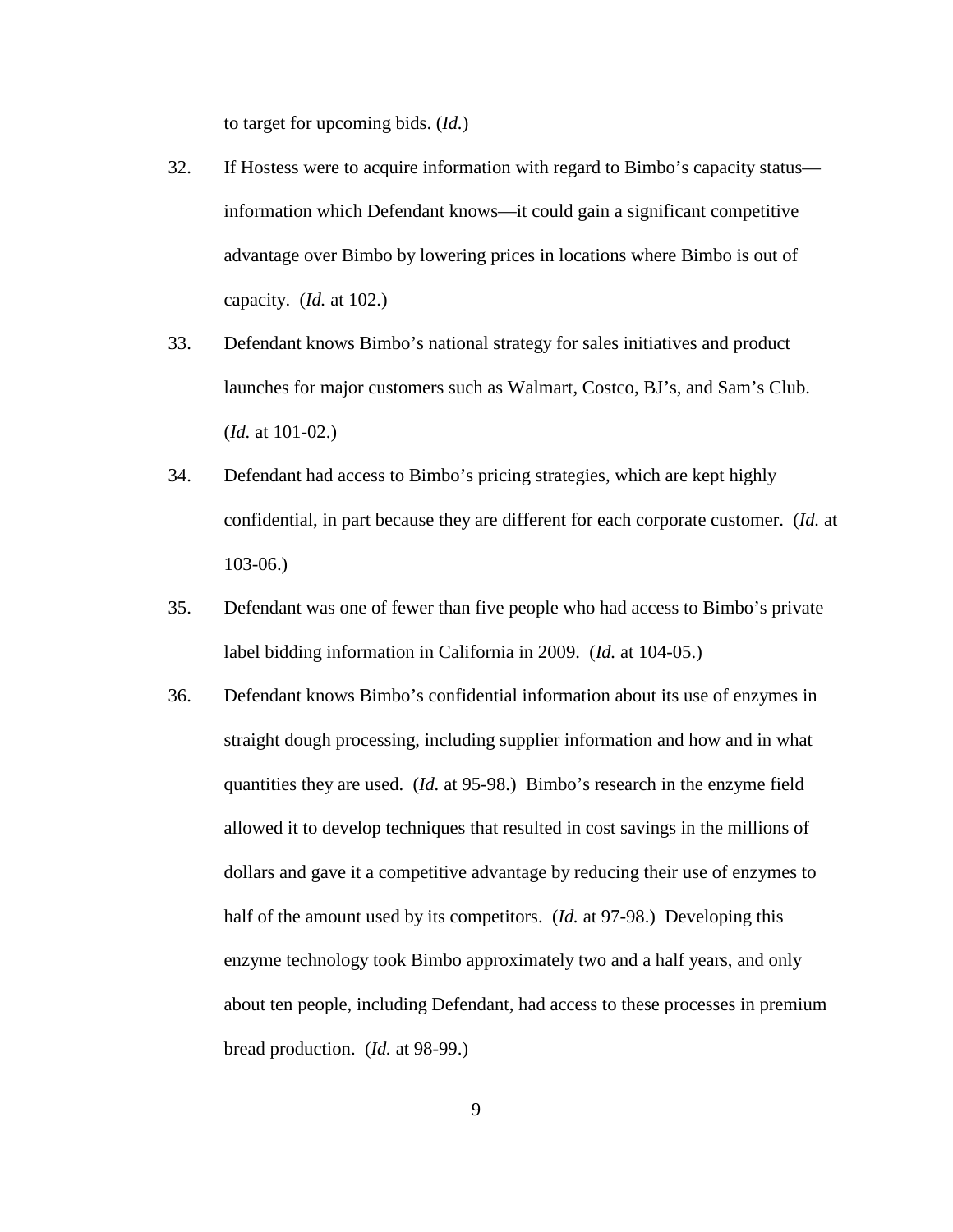- 37. Bimbo spent about three years developing processes that enabled it to make premium bread products from scratch, rather than from pre-mixed ingredients. (*Id.* at 99-100.) Defendant was one of five people in the Western region who learned that information in the course of implementing cost-reduction processes developed in the Eastern region. (*Id.* at 101.)
- 38. After accepting Hostess's offer on October 15, 2009, and until his separation from Bimbo on January 13, 2010, Defendant continued to have access to confidential information through documents that he received and meetings that he attended. (Botticella Dep. 91, 93-95, 97.) During that period of time, he attended a strategy planning meeting, at which Bimbo's President was present and confidential information was discussed. (*Id.* at 94-95.)
- 39. Brian Harris, an expert in computer forensics, testified as an expert witness at the hearing, and his expert report was offered into evidence. (Expert Report of E. Brian Harris ("Expert Report"), Ex. 1; Hr'g Tr. 23.) Harris was a credible witness.
- 40. Defendant first disclosed his plans to work for Hostess to Bimbo at approximately 10 a.m. P.S.T. on January 13, 2010, when he called Bimbo's Vice President of Human Resources in response to an earlier voice mail. (Botticella Dep. at 113- 15.) At 10:12 a.m., Defendant accessed twelve company documents on his laptop computer. (Ex. 1 at 16; Ex. 2; Hr'g Tr. 40.) These documents included highly confidential Bimbo information. (*See generally* Hr'g Tr. 107-25.) The twelve documents were accessed within a period of 13 seconds, which is not consistent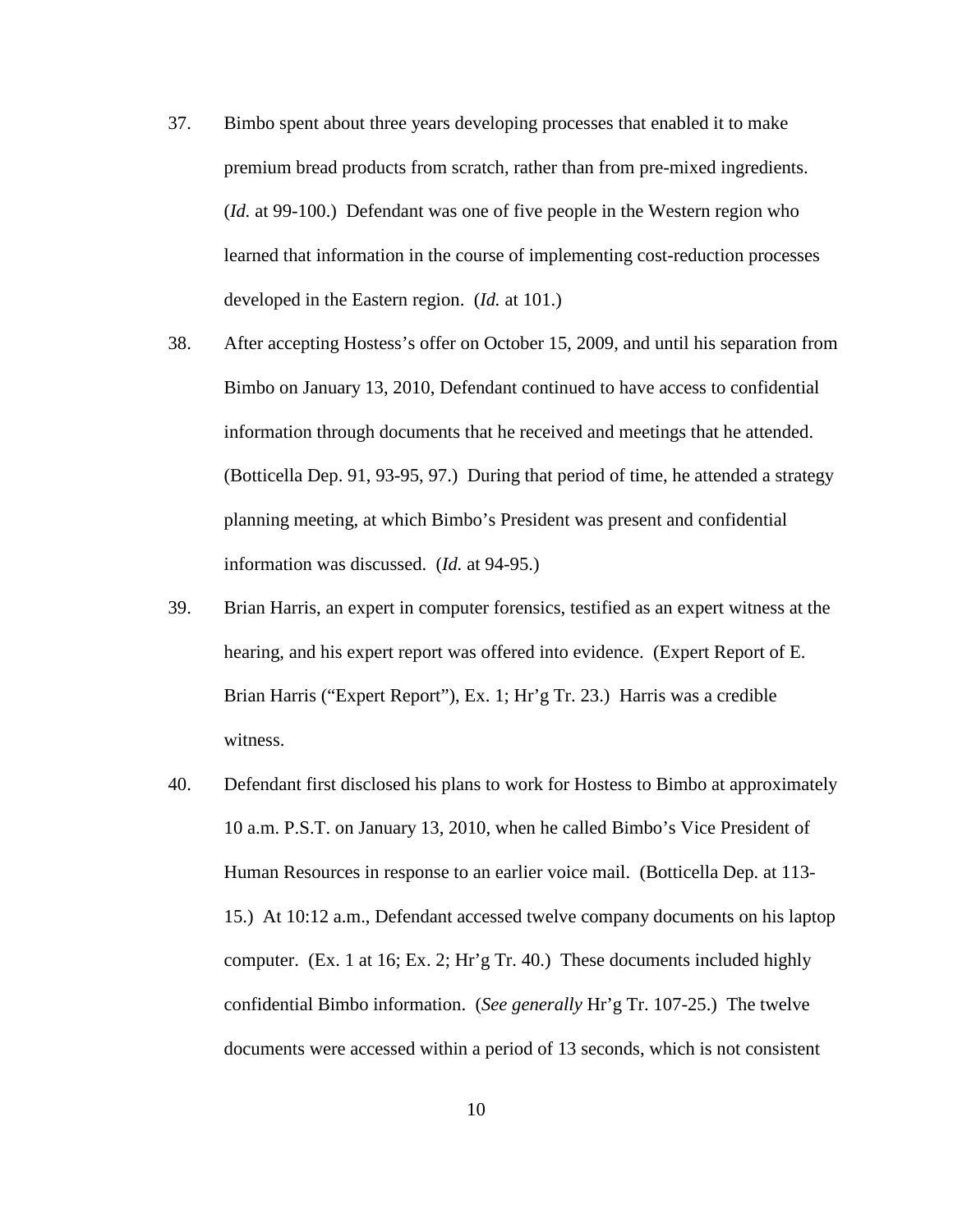with ordinary usage, such as opening and reading or otherwise using a document. (Ex. 1 at 16-17; Hr'g Tr. 39, 45.) Harris testified that this type of activity is, however, consistent with copying files to an external device. (Hr'g Tr. 40-43.)

- 41. Harris examined Defendant's laptop and determined that at least three external storage devices had been attached to it. (*Id.* at 27.) Two of them were identified during the hearing—one a USB flash drive<sup>5</sup> and the other an external hard drive. (*Id.* at 29-30.) The third device, which was another external hard drive, is unaccounted for. (*Id.* at 29-30, 34.) Defendant has provided no testimony or other evidence concerning the third external storage device.
- 42. Harris determined which files were accessed on Defendant's laptop between December 28, 2009, and January 13, 2010, as well as the time and date that each of those files was last accessed. (*Id.* at 35; Ex. 2.) Harris testified that those files were accessed while the laptop computer was turned on and Defendant was logged into it. (*Id.* at 56.) Beyond that, Harris was not able to determine who was actually using the computer. (*Id.* at 55-56.) The timestamps corresponding to each of those files in Exhibit 2 show that they were all last accessed during regular business hours.
- 43. Exhibits 9 through 25 are some of the documents accessed on Defendant's laptop computer between January 4 and January 13, 2010. (*Id.* at 38, 107; Exs. 2, 9-25.) These documents contain Bimbo's confidential strategic information. (Hr'g Tr.

<sup>&</sup>lt;sup>5</sup> This is a portable external storage device, small in size, with a built-in adapter that allows it to plug directly into a computer's USB port. USB flash drives are highly portable and durable.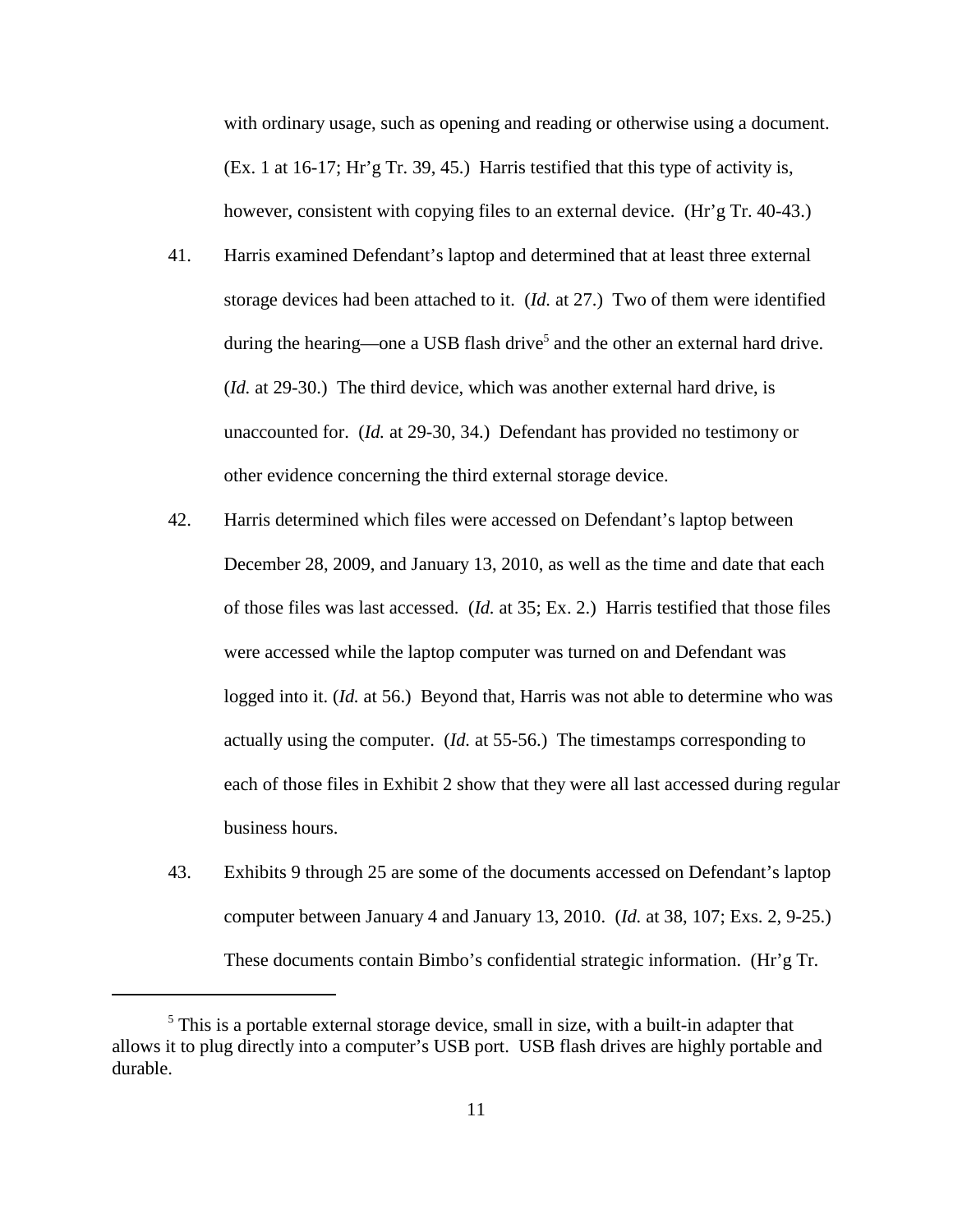107.)

- 44. Approximately 15 minutes of videotaped excerpts from Defendant's deposition, in which he attempted to explain his access to confidential Bimbo documents on his laptop computer and his use of external storage devices, were offered into evidence by Plaintiff. Defendant's explanations were not credible. Essentially, he maintained that he was simply practicing with his computer to prepare himself for his new job. (Hr'g Tr. 31-32, 138-39.)
- 45. Defendant conceded that Bimbo would have restricted his access to confidential documentation if it had known that he intended to take a job with Hostess. (Botticella Dep. 91.) He maintained that because Bimbo was not aware of his relationship with Hostess and took no such precautions, he personally avoided looking at confidential sales documents and deleted them whenever he received them. (*Id.* at 91-92.) Defendant testified that he also made an effort to not look at certain other confidential documents during his last two months at Bimbo. (*Id.* at 125.) Defendant explained that he did so because he "didn't feel comfortable" looking at those documents. (*Id.*) For example, with regard to certain slides shown at a strategy meeting with Bimbo's President, Defendant testified that he "just blocked it right out of [his] head." (*Id.* at 97.)
- 46. Defendant could not explain why, after accidentally deleting some confidential presentations on his computer, he asked for them to be restored. (*Id.* at 136-37.)
- 47. Defendant's testimony with regard to his use of a USB flash drive or other external storage devices with his laptop was confusing at best. Defendant initially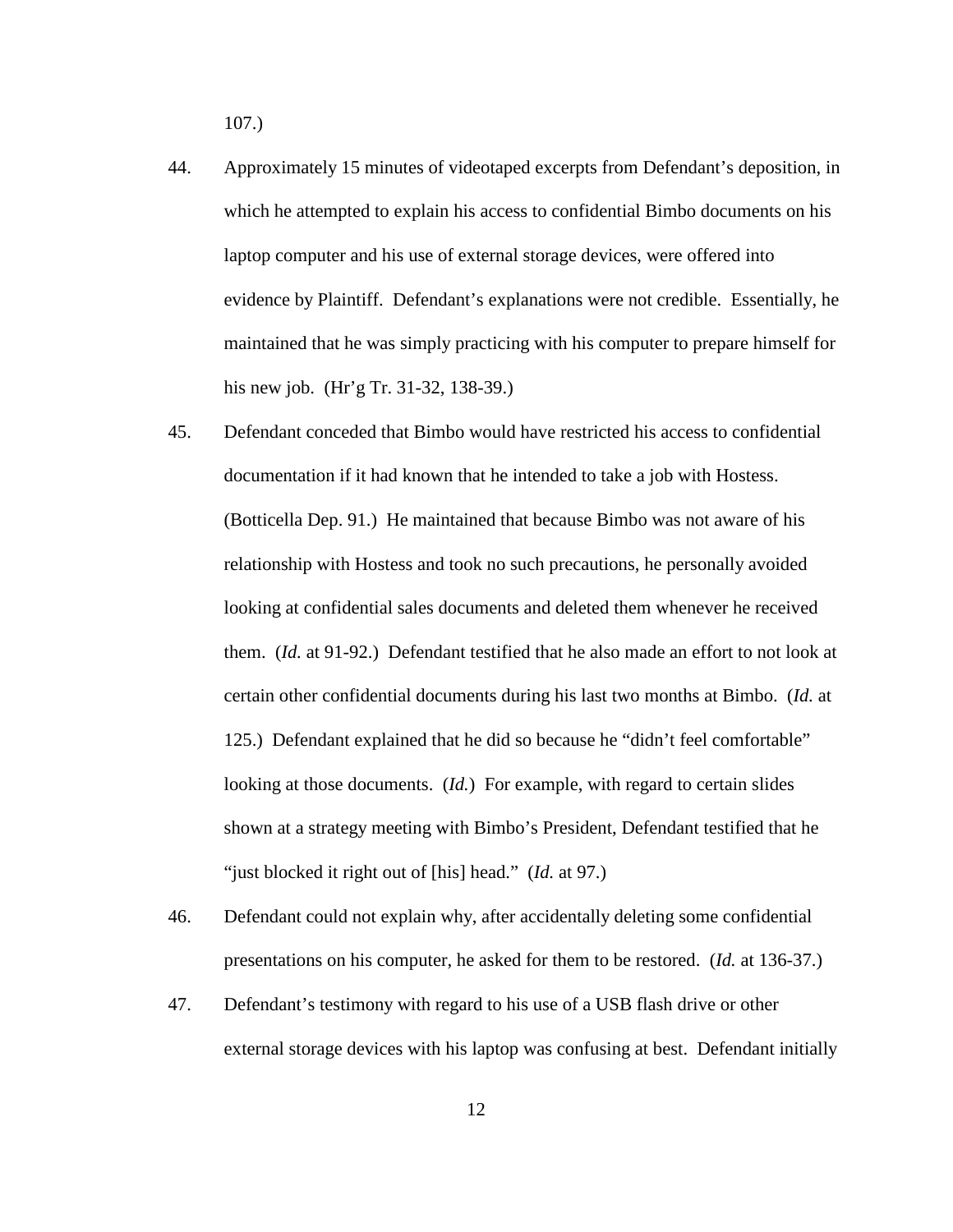testified that he had not used a USB flash drive<sup>6</sup> on his laptop since November or December. (*Id.* at 31-32.) He claimed that he was trying to learn how to use it so he would be more familiar using a computer at his job at Hostess. (*Id.*) Defendant also testified that he had never used storage external devices other than for presentations. (*Id.* at 39.) However, later at the deposition, he testified that he occasionally connected a USB flash drive to his computer to learn how to use it, including during his last week at Bimbo. (*Id.* at 138.) Defendant attempted to clarify that his earlier statements about last using a USB flash drive in December referred to using it for a presentation. (*Id.* at 145.) Defendant did not explain why he had earlier testified that he used external storage devices only for presentations, since he also admitted to "practicing" with a USB flash drive on numerous occasions.

- 48. Defendant testified that it would be harmful to Bimbo if Hostess were to acquire some of the documents that he received during his last few months at Bimbo. (Botticella Dep. 125-26.)
- 49. Dan Babin, Bimbo's Senior Vice President of Operations and Strategic Services, testified that Exhibits 9 through 25, all of which Defendant had accessed between January 4 and January 13, 2010, contain highly confidential Bimbo information. (Hr'g Tr. 107.) These documents pertain to Bimbo's strategies, competitive position, and financial position, and are not directly related to the work that

<sup>&</sup>lt;sup>6</sup> Defendant appears to have used the terms "memory stick" and "flash drive" interchangeably at his deposition to refer to USB flash drives. (Botticella Dep. 31-32, 138-39, 145.)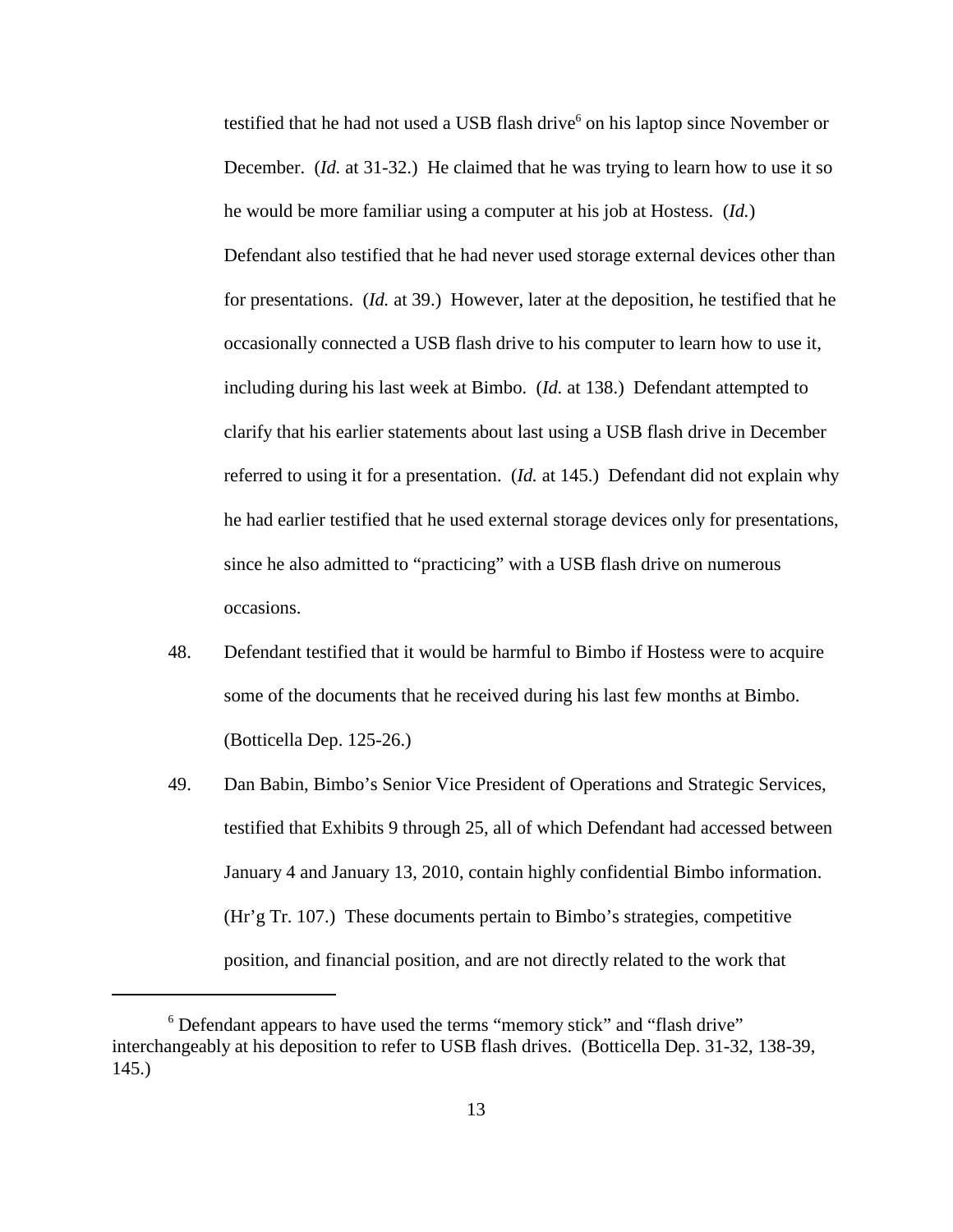Defendant was doing during that period of time. (*Id.*)

- 50. Documents in Exhibits 9 through 25 include Bimbo's cost-reduction strategies, product launch dates, anticipated plant and line closures, labor contract information, production strengths and weaknesses of many Bimbo bakeries, and the cost structure for individual products by brand. (*Id.* at 107-25.) All of this documentation is highly confidential even within Bimbo, and would be extremely harmful to Bimbo in the hands of a competitor. (*Id.*)
- 51. One of the documents, Exhibit 25, is a SWOT (Strengths, Weaknesses, Opportunities, and Threats) analysis, which is performed as part of annual strategy planning. It is intended to be turned into an action plan in Bimbo's strategy document for the following year. This SWOT analysis was prepared at the end of August of 2009 and is national in scope. This document was confidential and its distribution was limited to Vice President level and above. There was no reason for Defendant to access this document on his last day at Bimbo. This document would be very valuable to Hostess and, conversely, very harmful to Bimbo in Hostess's hands, as it would give Hostess insight to the strengths and weaknesses associated with each of Bimbo's bakeries, including any capacity, quality, and labor issues. (Ex. 25; Hr'g Tr. 111-13.)
- 52. Another document, Exhibit 24, is the strategic road map that was developed to achieve \$100 million in cost savings in the Western region in 2009. In addition to planned activities, it contains details about tasks that were actually accomplished. It also contains formula notes and consumer trial results, with details on how to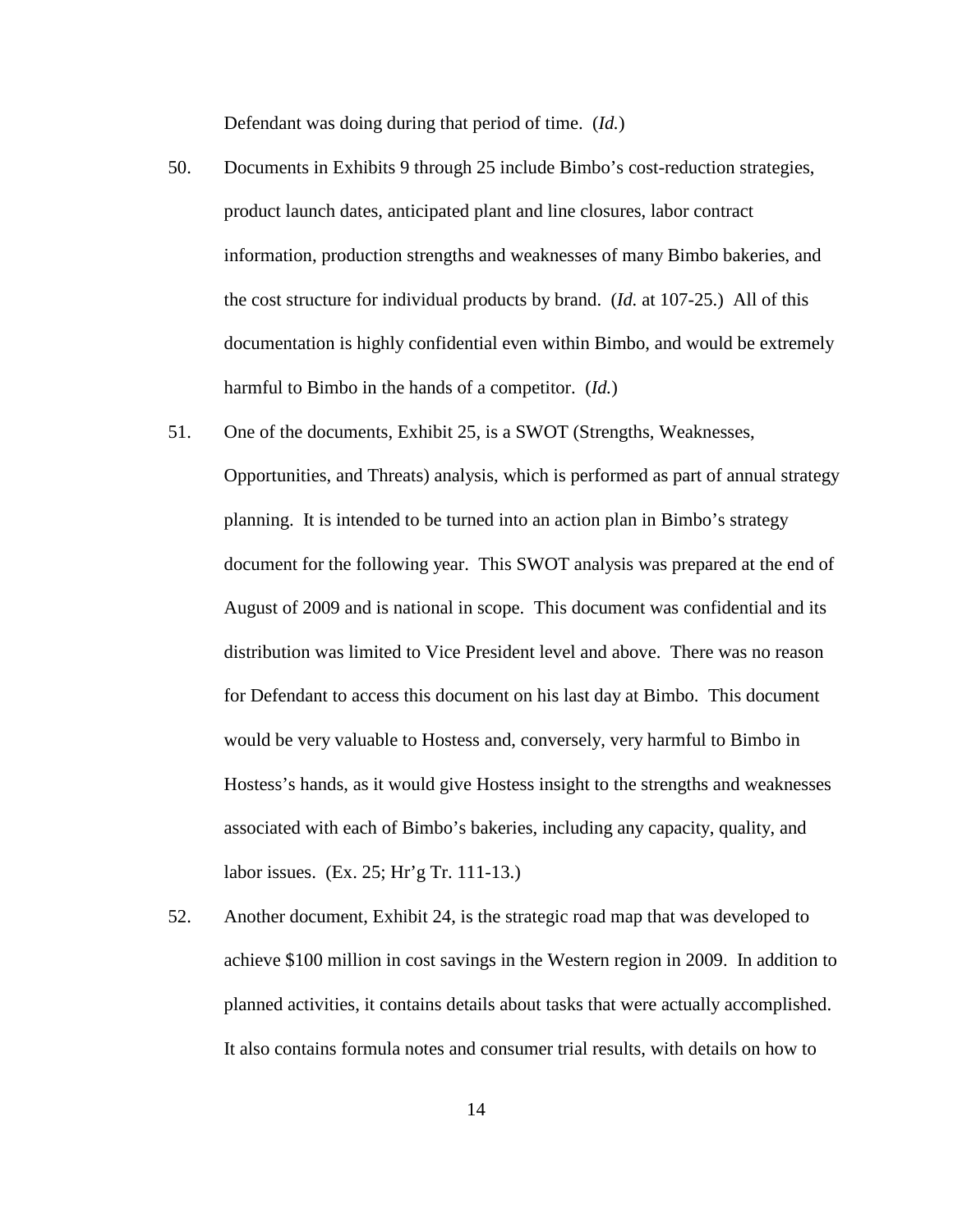lower certain product costs. For example, it includes formula information that would allow for savings of \$800,000 to \$1.5 million with respect to one of the several products on the list, the King sandwich product. The road map is not limited to the Western region but contains Bimbo's national cost-reduction strategy. Distribution of this document was limited to Vice President level and above. If Hostess were to gain access to this document, that would be of concern to Bimbo, because the document contained such confidential information as product launch dates, counter strategies, cost-reduction strategies, and plant and line closures. (Ex. 24; Hr'g Tr. 107-10.)

- 53. Exhibit 21 is a strategic presentation for California, which is a template for conducting business reviews, including the agendas followed in the meetings. It is dated August of 2009 and is stamped "Confidential" on the title page. This document includes capacity information for certain facilities and information about Bimbo sourcing products from Mexico. It also includes targeted private labels that were part of Bimbo's growth strategy in California. This private label information was limited to no more than twelve people at Bimbo. At least some of this information would be harmful to Bimbo in a competitor's hands, because it would allow a competitor to predict when Bimbo's costs would go up and the best time to enter certain markets to successfully compete with Bimbo. There was no reason for Defendant to access this document on his last day at work. (Ex. 21; Hr'g Tr. 113-16.)
- 54. Another of these documents, Exhibit 19, is a California Manufacturing Strategy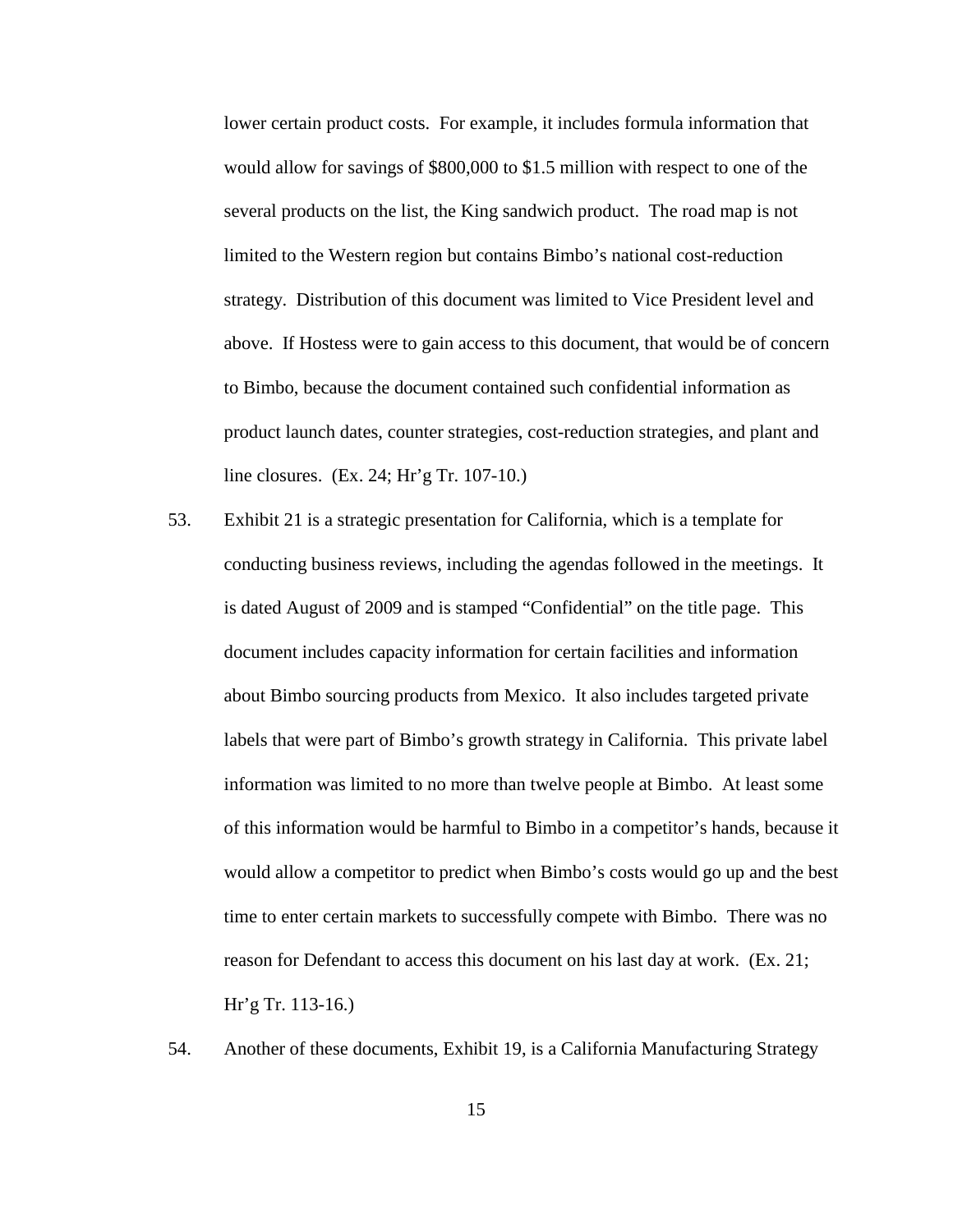and Execution Plan from July of 2009. This document includes sales, asset, labor, and cost information. The information in this document includes the profitability and cost of each of Bimbo's brands in California, which is highly sensitive internal information. This information would be of great interest and benefit to a competitor because the competitor could analyze Bimbo's profitability by brand and replicate the costs position and strategy by brand. This information would give a competitor great insight into opportunities for successfully competing against Bimbo. This document also contains Bimbo's labor strategy for California, including the expiration of present and future contracts, employee salaries, health benefits, and welfare and pension amounts. It also incorporates strategies for contract negotiations. This document would be especially valuable to Hostess because Hostess recently emerged from bankruptcy, gaining significant concessions from labor unions, and this document would provide the exact financial nature of the gap between Hostess's and Bimbo's labor costs. This and other information in the document would also allow a competitor to replicate Bimbo's labor costs per units produced, when entering a new area. Some of the cost indicators in this document are not limited to California but are national in scope. In addition, this document contains Bimbo's strategy for the sliced bread market for the next five years. The circulation of this document was very limited. The information in it is not available outside of Bimbo and it contains significantly more detail than would be provided to outside analysts. There was no reason for Defendant to access this document on his last day at work. (Ex. 19;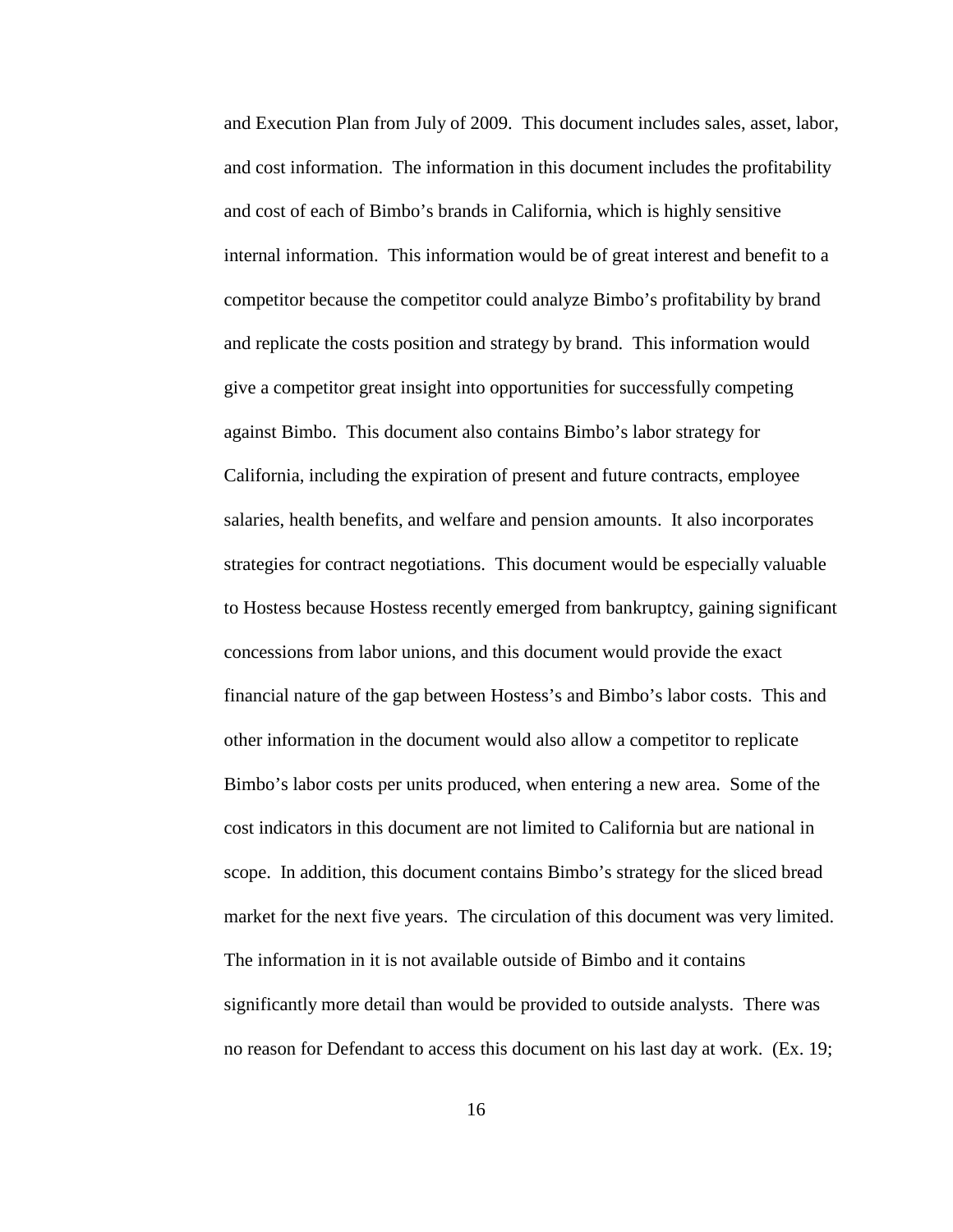Hr'g Tr. 116-24.)

- 55. Babin testified that there was no reason for Defendant to download any of these documents on his last workday. (Hr'g Tr. 116-24.) As Senior Vice President of Operations and Strategic Services, his concern was heightened by the fact that Defendant did not tell anyone at Bimbo that he had accepted a position with Hostess almost three months earlier. (Hr'g Tr. 124.) He was concerned that great harm could be done to Bimbo if these documents came into Hostess's possession. (*Id.*)
- 56. Defendant's deposition testimony concerning his use of USB flash drives for practice was simply not credible. Defendant's explanation with regard to his deletion of files from his computer was also not credible. Defendant's testimony that he did not look at confidential Bimbo documents after accepting Hostess's job offer was not credible as well, especially in view of the fact that he attended meetings at which confidential information was presented and discussed. Moreover, Defendant chose not to testify at the hearing. He did not explain his failure to tell Bimbo that he was taking a job with Hostess, his use of external storage devices, his copying of confidential Bimbo files, his treatment of Bimbo's confidential information, or his actions on his last day at work, even after he was confronted with expert testimony and other evidence that clearly suggested that his conduct was improper.<sup>7</sup>

<sup>7</sup> *See NLRB. v. United Slate, Tile & Composition Roofers, Damp & Waterproof Workers Ass'n*, No. 89-3388, 1992 WL 372381, at \*14 (3d Cir. Aug. 10, 1992) (per curiam) ("[I]n a civil proceeding, an adverse inference could be drawn from [a witness's] refusal to testify 'in response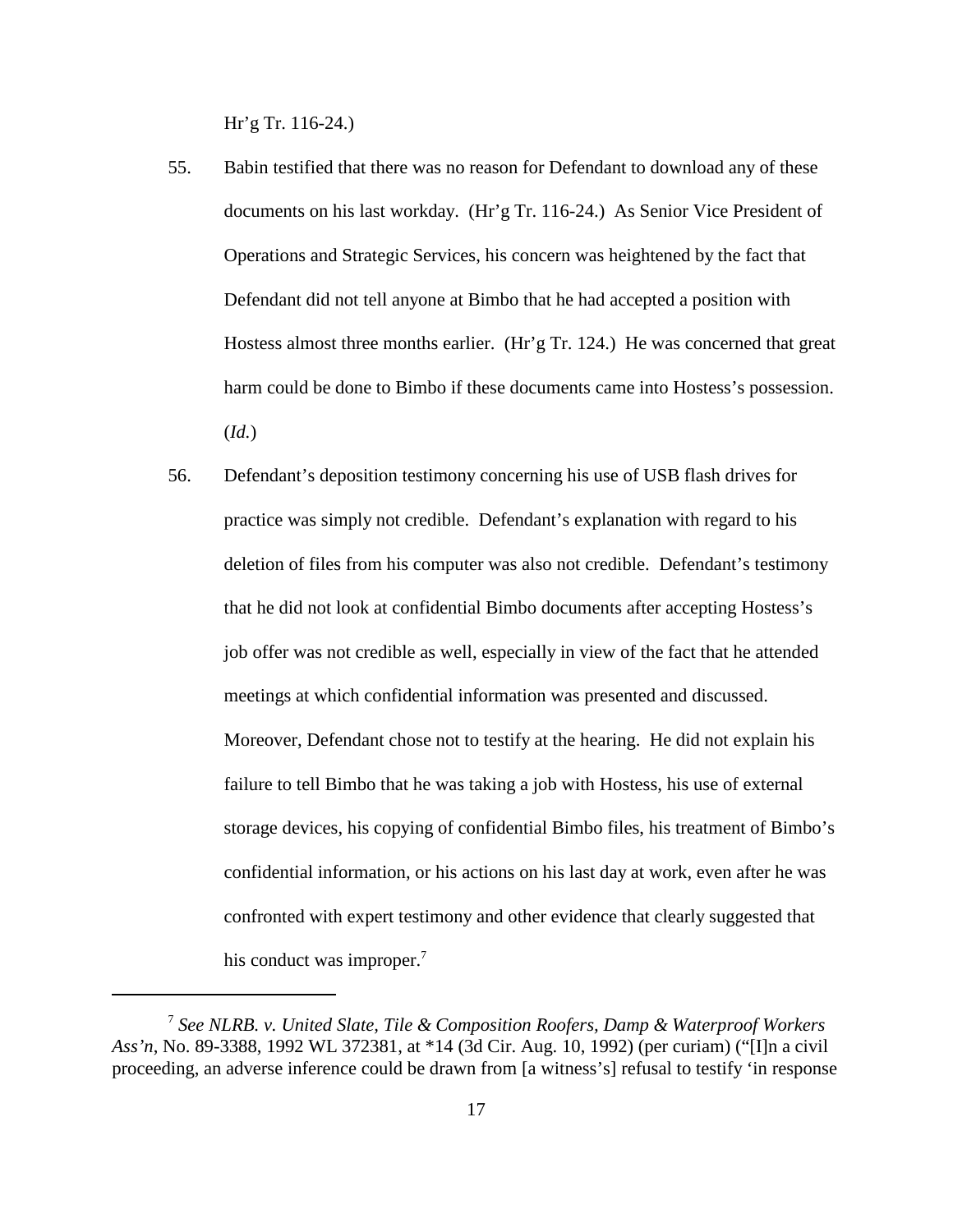## **II. CONCLUSIONS OF LAW**

- 1. We have subject matter jurisdiction over this action under 28 U.S.C. § 1332(a), as the amount in controversy exceeds \$75,000 and there exists complete diversity of citizenship between Plaintiff, a citizen of both Delaware and Pennsylvania, and Defendant, a citizen of California. (Compl. ¶¶ 4-5.) *See In re Corestates Trust Fee Litig.*, 39 F.3d 61, 65 (3d Cir. 1994) ("In injunctive actions, it is settled that the amount in controversy is measured by the value of the right sought to be protected by the equitable relief."). We also have personal jurisdiction over Defendant. (See Confidentiality Agreement, Ex. 8 | 15.)<sup>8</sup>
- 2. In determining whether to issue a preliminary injunction, a court must consider four factors: (1) the moving party's likelihood of success on the merits; (2) the extent to which the moving party will suffer irreparable harm if the injunctive relief is denied; (3) the extent to which the non-moving party will not suffer greater harm as a result of the injunctive relief; and (4) the public interest. *Liberty Lincoln-Mercury, Inc. v. Ford Motor Co.*, 562 F.3d 553, 556 (3d Cir. 2009) (quoting *McNeil Nutritionals, LLC v. Heartland Sweeteners, LLC*, 511 F.3d 350, 356-57 (3d Cir. 2007)). "'[W]hile the burden rests upon the moving party to make [the first] two requisite showings, the district court' should look to factors three and four when relevant." *PB Brands, LLC v. Patel Shah Indian Grocery*,

to probative evidence offered against' him." (quoting *Baxter v. Palmigiano*, 425 U.S. 308, 317-18 (1976))).

<sup>&</sup>lt;sup>8</sup> The parties agree that pursuant to the this Agreement, Pennsylvania law should be applied in this matter.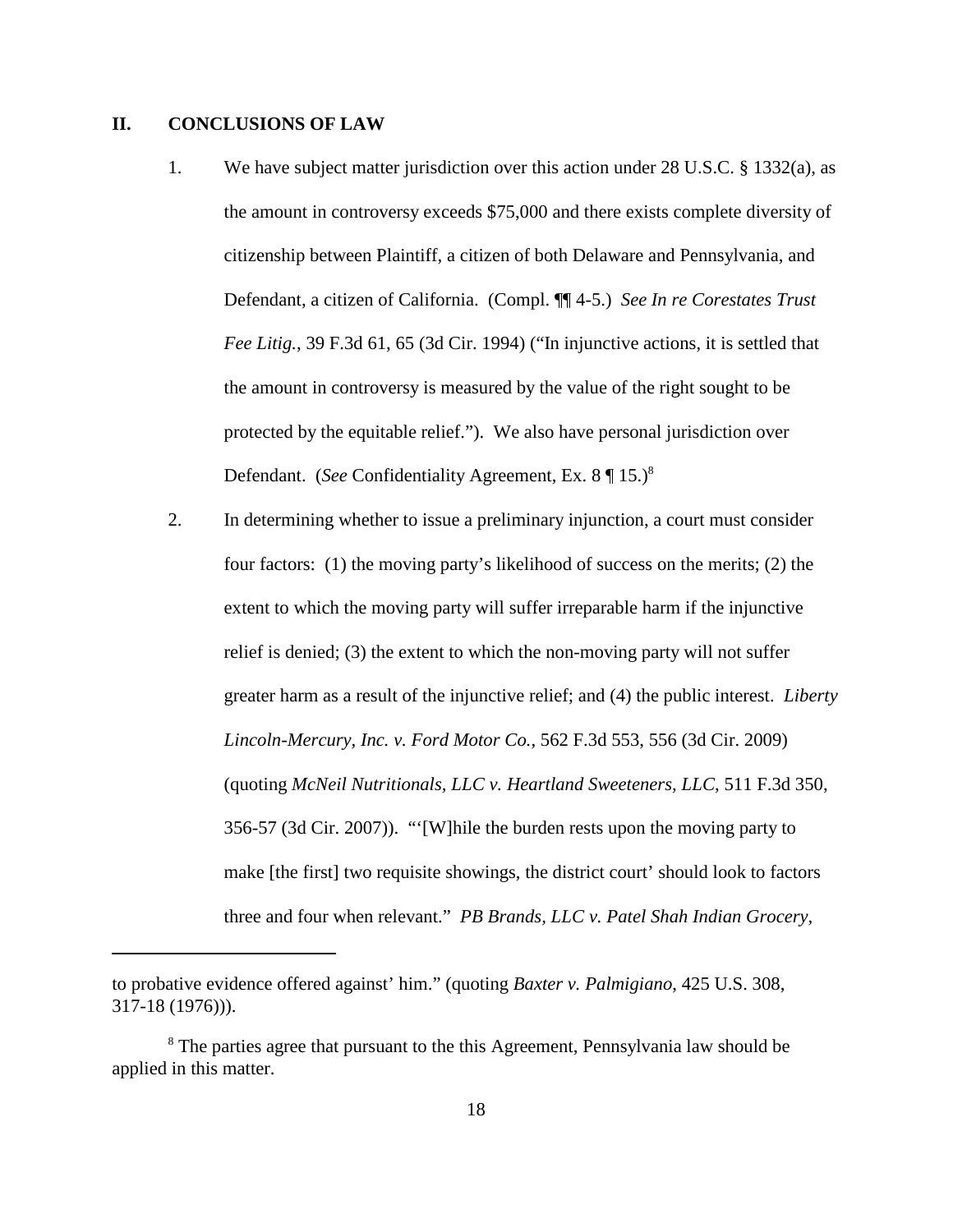No. 07-4394, 2008 WL 2622846, at \*2 (E.D. Pa. June 6, 2008) (quoting *Acierno*

*v. New Castle County*, 40 F.3d 645, 653 (3d Cir. 1994)). Granting preliminary

injunctive relief is an "extraordinary remedy," *Frank's GMC Truck Center, Inc. v.*

*Gen. Motors Corp.*, 847 F.2d 100, 102 (3d Cir. 1988), and "[a]ll four factors

should favor preliminary relief before the injunction will issue," *S & R Corp. v.*

*Jiffy Lube Int'l, Inc.*, 968 F.2d 371, 374 (3d Cir. 1992).

#### **A. Plaintiff Will Likely Prevail on Its Misappropriation of Trade Secrets Claim**

3. The Pennsylvania Uniform Trade Secrets Act (PUTSA), 12 Pa. Cons. Stat. Ann.

§ 5301 *et seq.* (2004), defines a trade secret as:

Information, including a formula, drawing, pattern, compilation including a customer list, program, device, method, technique or process that:

(1) Derives independent economic value, actual or potential, from not being generally known to, and not being readily ascertainable by proper means by, other persons who can obtain economic value from its disclosure or use.

(2) Is the subject of efforts that are reasonable under the circumstances to maintain its secrecy.

12 Pa. Cons. Stat. Ann. § 5302.

4. Before the enactment of PUTSA in 2004, Pennsylvania courts looked to "substantial secrecy and competitive value to the owner" of the information in question to determine whether it constituted a trade secret. *See O.D. Anderson, Inc. v. Cricks*, 815 A.2d 1063, 1070 (Pa. Super. Ct. 2003) (relying on the Restatement of Torts section 757, which states that "[a] trade secret may consist of any formula, pattern, device or compilation of information which is used in one's business, and which gives him an opportunity to obtain an advantage over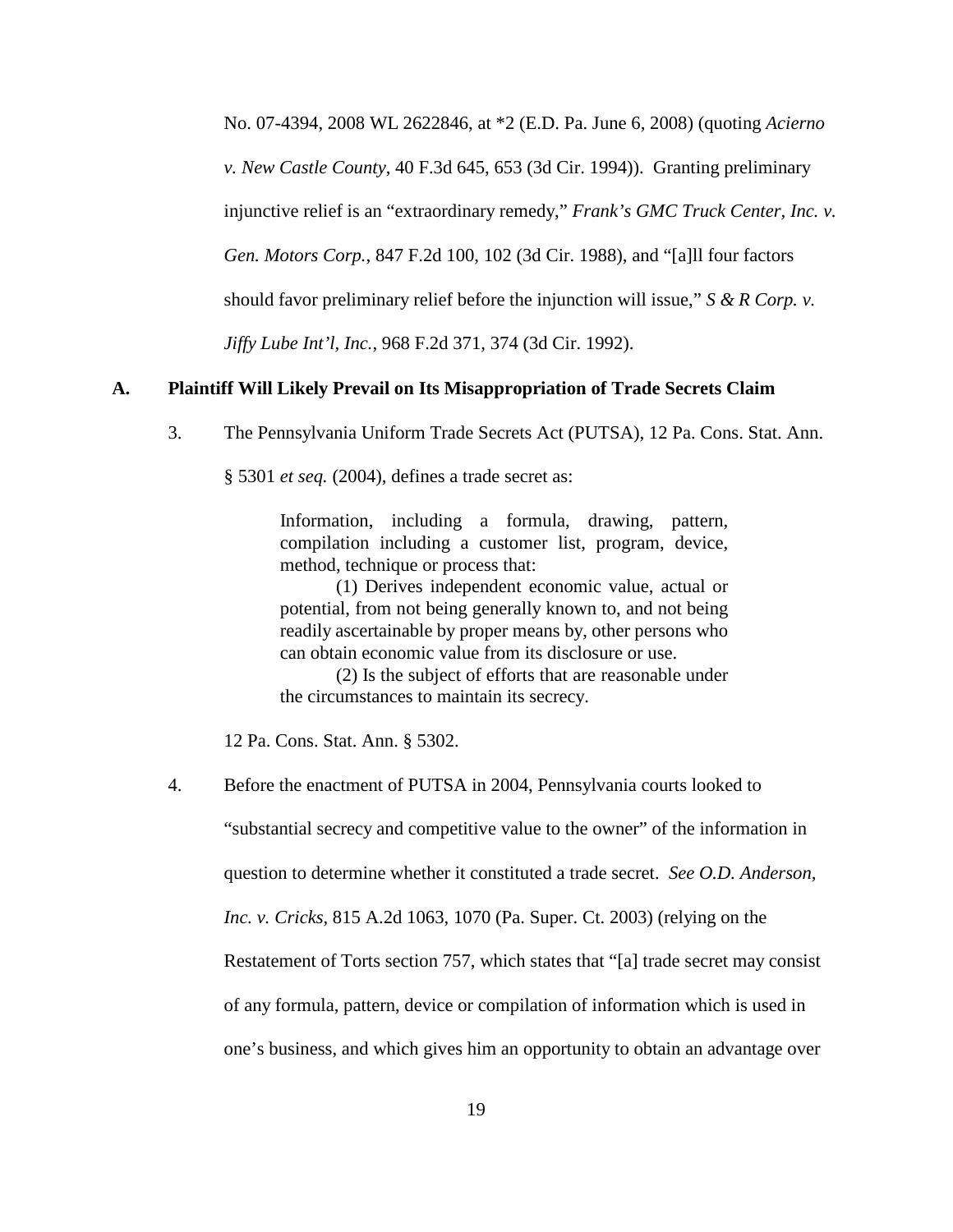competitors who do not know or use it") (quoting *Den-Tal-Ez, Inc. v. Siemens*

*Capital Corp.*, 566 A.2d 1214, 1228 (Pa. Super. Ct. 1989)). Traditionally,

Pennsylvania courts have considered the following factors in determining whether

information constitutes a trade secret:

(1) the extent to which the information is known outside the owner's business; (2) the extent to which it is known by employees and others involved in the owner's business; (3) the extent of measures taken by the owner to guard the secrecy of the information; (4) the value of the information to the owner and to his competitors; (5) the amount of effort or money expended by the owner in developing the information; and (6) the ease or difficulty with which the information could be properly acquired or duplicated by others.

*Christopher M's Hand Poured Fudge, Inc. v. Hennon*, 699 A.2d 1272, 1275 (Pa.

Super. Ct. 1997) (quoting *Tyson Metal Prods., Inc. v. McCann*, 546 A.2d 119, 121

n.1 (Pa. Super. Ct. 1988)). The courts have continued to consider these factors in

analyzing potential trade secrets after the enactment of PUTSA. *See Youtie v.*

*Macy's Retail Holding, Inc.*, 626 F. Supp. 2d 511, 522 n.10 (E.D. Pa. 2009) ("The

PUTSA displaced Pennsylvania's common law tort for misappropriation of trade

secrets, but there is no indication that the statute effected a substantive shift in the

definition of 'trade secret.'"); *see, e.g.*, *Crum v. Bridgestone/Firestone N. Am.*

*Tire, LLC*, 907 A.2d 578, 585 (Pa. Super. Ct. 2006) (quoting *O.D. Anderson*, 815

A.2d at 1070); *Pestco, Inc. v. Associated Prods., Inc.*, 880 A.2d 700, 706 (Pa.

Super. Ct. 2005) (quoting *O.D. Anderson*, 815 A.2d at 1070; *Prudential Ins. Co.*

*of Am. v. Stella*, 994 F. Supp. 318, 323 n.2 (E.D. Pa. 1998)).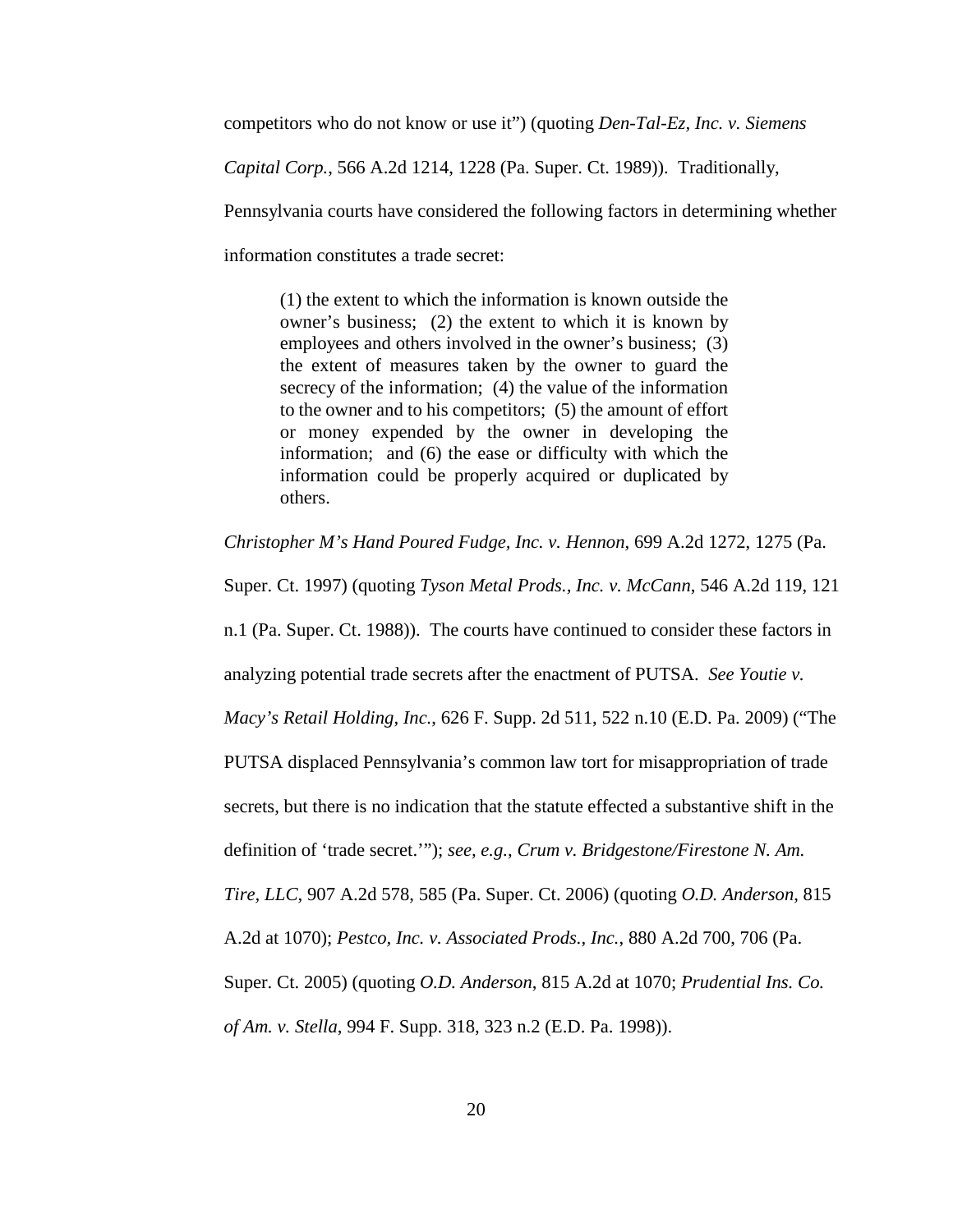- 5. The confidential and proprietary information of Bimbo described in the Findings of Fact, which Defendant had access to and acquired during his employment at Bimbo, constitutes trade secrets under PUTSA. These trade secrets include:
	- a. Information in Bimbo's code books, as well as and including formulas and designs for Thomas' English Muffins, Oroweat brand products, Sandwich Thins products, and other Bimbo products.
	- b. Bimbo's strategy for increasing profitability, embodied in a road map in January of 2009, which included line closures, plant closures, new process improvements, formula optimizations, and new product launches, and which achieved cost savings of \$75 million over the course of a year.
	- c. Knowledge of how Bimbo produces bread "from scratch" instead of using pre-mixed ingredients.
	- d. Documents copied by Defendant from his work computer onto an external storage device with no credible explanation. (Exs. 9-25.)
	- e. Bimbo's promotional strategies with respect to specific customers.
	- f. Bimbo's cost positions.
	- g. Identities of Bimbo's customers targeted for upcoming bids.
- 6. As stated in our Findings of Fact, it took Bimbo a number of years and significant resources to develop some of this information, and it is of critical competitive value to Bimbo. Knowledge of this information would allow a competitor to save valuable resources in not having to develop the same information and techniques and would allow it to introduce new processes or cost-saving measures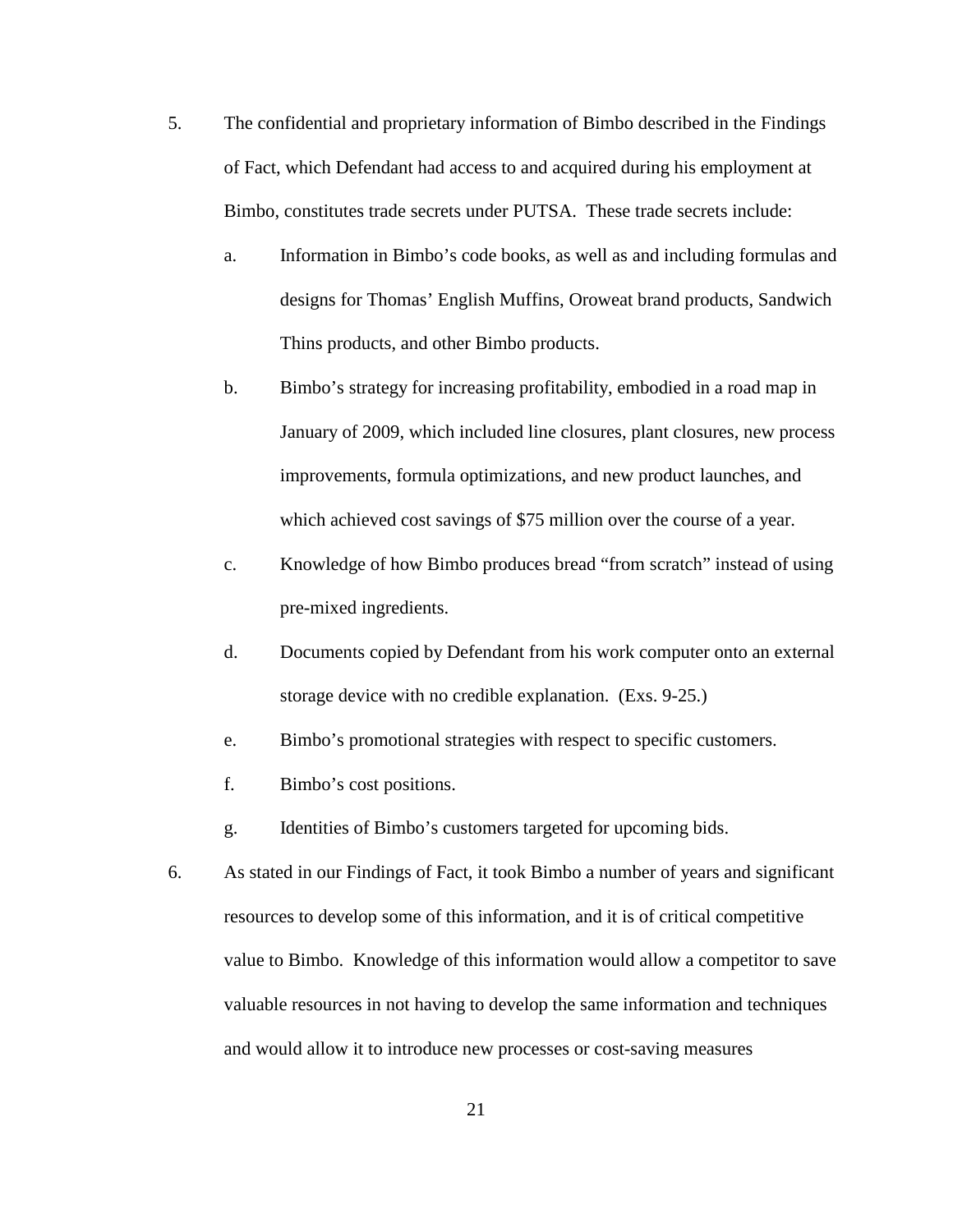significantly sooner than it would otherwise be able to do so. *See Air Prods. & Chems., Inc. v. Johnson*, 442 A.2d 1114, 1121-22 (Pa. Super. Ct. 1982) (concluding that information "not generally known in the industry," which gave the company "an advantage vis-a-vis its competitors who do not know these facts," constituted trade secrets, where that information included details of research and development projects and their relative priorities, projected capital spending program, distribution plans, bidding procedures, the spending priorities and budget of the defendant's division, and novel methods of operation for certain markets"); *Den-Tal-Ez*, 566 A.2d at 1230 (noting that information with which one company "can ascertain [a competitor's] pricing methods and more effectively compete," such as "inventory data and projections, details unit costs and product-by-product profit margin data[,] is protectible as trade secrets"); *see also SI Handling Sys., Inc. v. Heisley*, 753 F.2d 1244, 1260 (3d Cir. 1985) (finding that "costing and pricing information" that includes "a whole range of data relating to materials, labor, overhead, and profit margin, among other things" qualifies for trade secret protection because, unlike the price of a specific product, "this is not information that is readily obtainable by anyone in the industry"); *Air Prods.*, 442 A.2d at 1121 (concluding that the defendant's knowledge of market related information, which included his former employer's market opportunities, comprised trade secrets). In addition, Bimbo has taken extensive steps to maintain the secrecy of this information. For example, it has restricted access to and compartmentalized confidential information on its servers and it has entered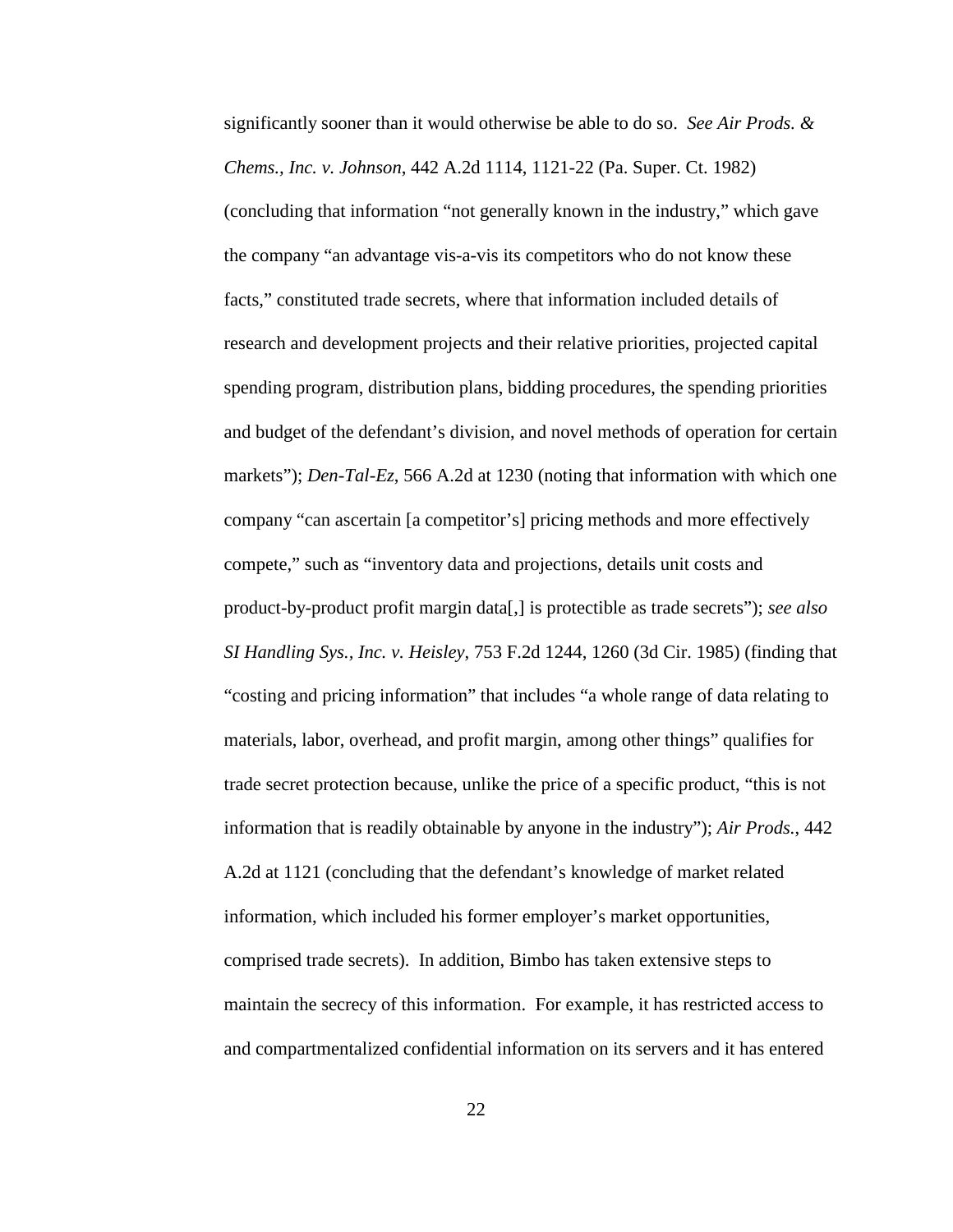into confidentiality agreements with its employees. Consequently, this information is not available outside of Bimbo. *See Den-Tal-Ez*, 566 A.2d at 1230 (concluding that secrecy precautions that included confidentiality agreements by employees, and lack of evidence that the information had ever been disclosed to the public, substantiated the conclusion that the owner of the purported trade secrets took "'reasonable precautions under the circumstances to prevent unauthorized disclosure'" (quoting *Greenberg v. Croydon Plastics Co.*, 378 F. Supp. 806, 812 (E.D. Pa. 1974))). These factors satisfy the criteria established by PUTSA and support our conclusion that the information at issue constitutes trade secrets of Bimbo. 12 Pa. Cons. Stat. Ann. § 5302. We note that Defendant does not challenge the status of this information as trade secrets in arguing against injunctive relief.

7. Under PUTSA, "misappropriation" of a trade secret includes:

(1) acquisition of a trade secret of another by a person who knows or has reason to know that the trade secret was acquired by improper means; or

(2) disclosure or use of a trade secret of another without express or implied consent by a person who:

> (i) used improper means to acquire knowledge of the trade secret;

> (ii) at the time of disclosure or use, knew or had reason to know that his knowledge of the trade secret was:

> > (A) derived from or through a person who had utilized improper means to acquire it;

(B) acquired under circumstances giving rise to a duty to maintain its secrecy or limit its use; or

(C) derived from or through a person who owed a duty to the person seeking relief to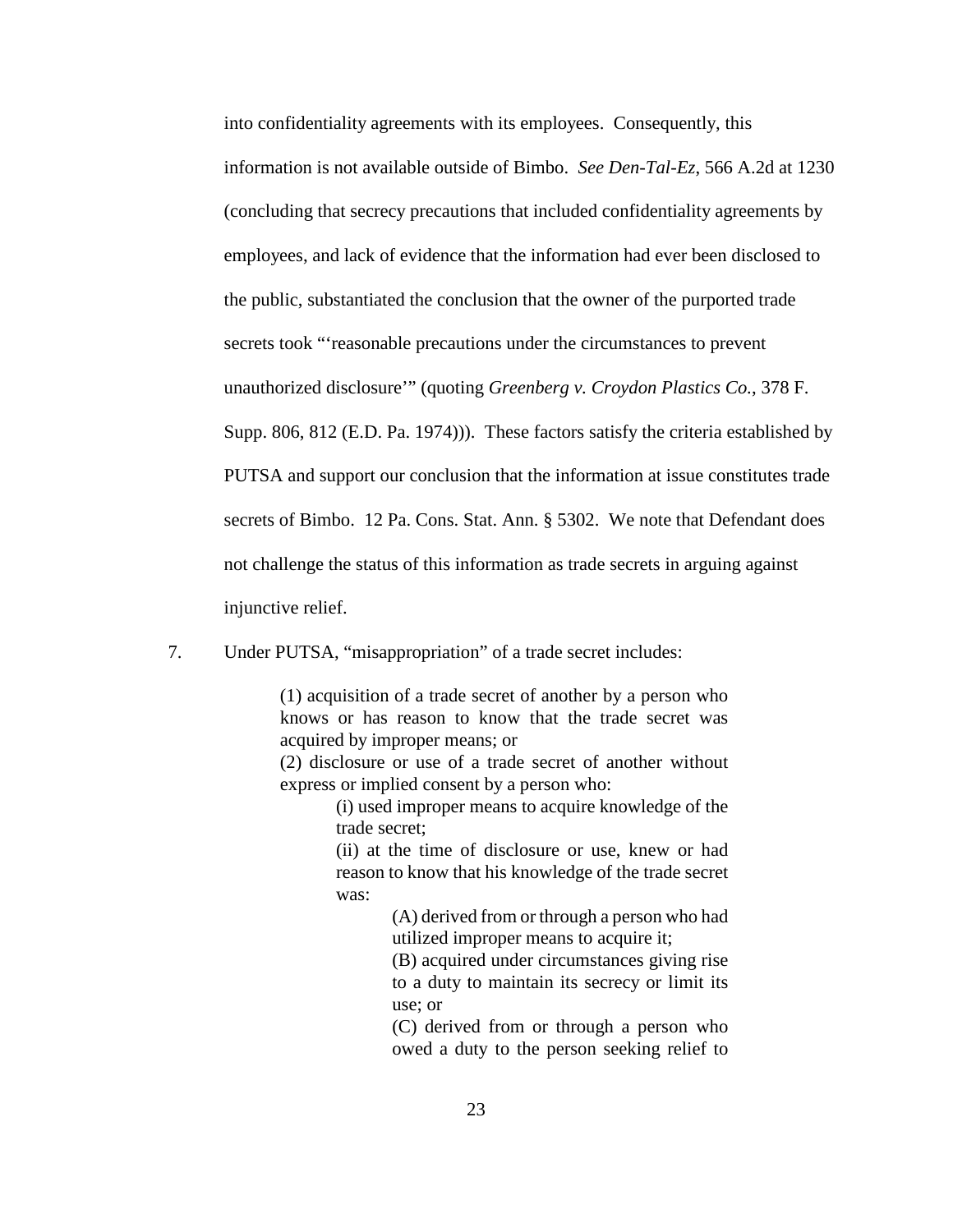maintain its secrecy or limit its use; or (iii) before a material change of his position, knew or had reason to know that it was a trade secret and that knowledge of it had been acquired by accident or mistake.

12 Pa. Cons. Stat. Ann. § 5302.

- 8. A court may enjoin threatened misappropriation of a trade secret in addition to actual misappropriation. *Id.* § 5303(a). When analyzing threatened misappropriation of trade secrets, Pennsylvania courts apply the "inevitable disclosure doctrine." *See Air Prods.*, 442 A.2d at 1120; *Victaulic Co. v. Tieman*, 499 F.3d 227, 234 (3d Cir. 2007) (citing *Air Prods.*, 442 A.2d at 1123). That doctrine essentially posits that "a person may be enjoined from engaging in employment or certain aspects of his employment where that employment is likely to result in the disclosure of information, held secret by a former employer, of which the employee gained knowledge as a result of his former employment situation. *Air Prods.*, 442 A.2d at 1120. The scope of the injunctive relief depends on the particular circumstances of the case. *Victaulic*, 499 F.3d at 234.
- 9. In applying the inevitable disclosure doctrine, a court must evaluate the likelihood that the ex-employee will disclose his former employee's trade secrets in the course of his new employment. Bimbo argues that the proper standard is whether "disclosure is *likely*," that is, whether Defendant's employment at Hostess is likely to result in the disclosure of Bimbo's trade secrets. (Doc. No. 16 ¶ 15, at 16.) Defendant argues that injunctive relief is only warranted if disclosure of trade secrets will be *inevitable* in the course of Defendant's employment at Hostess, or,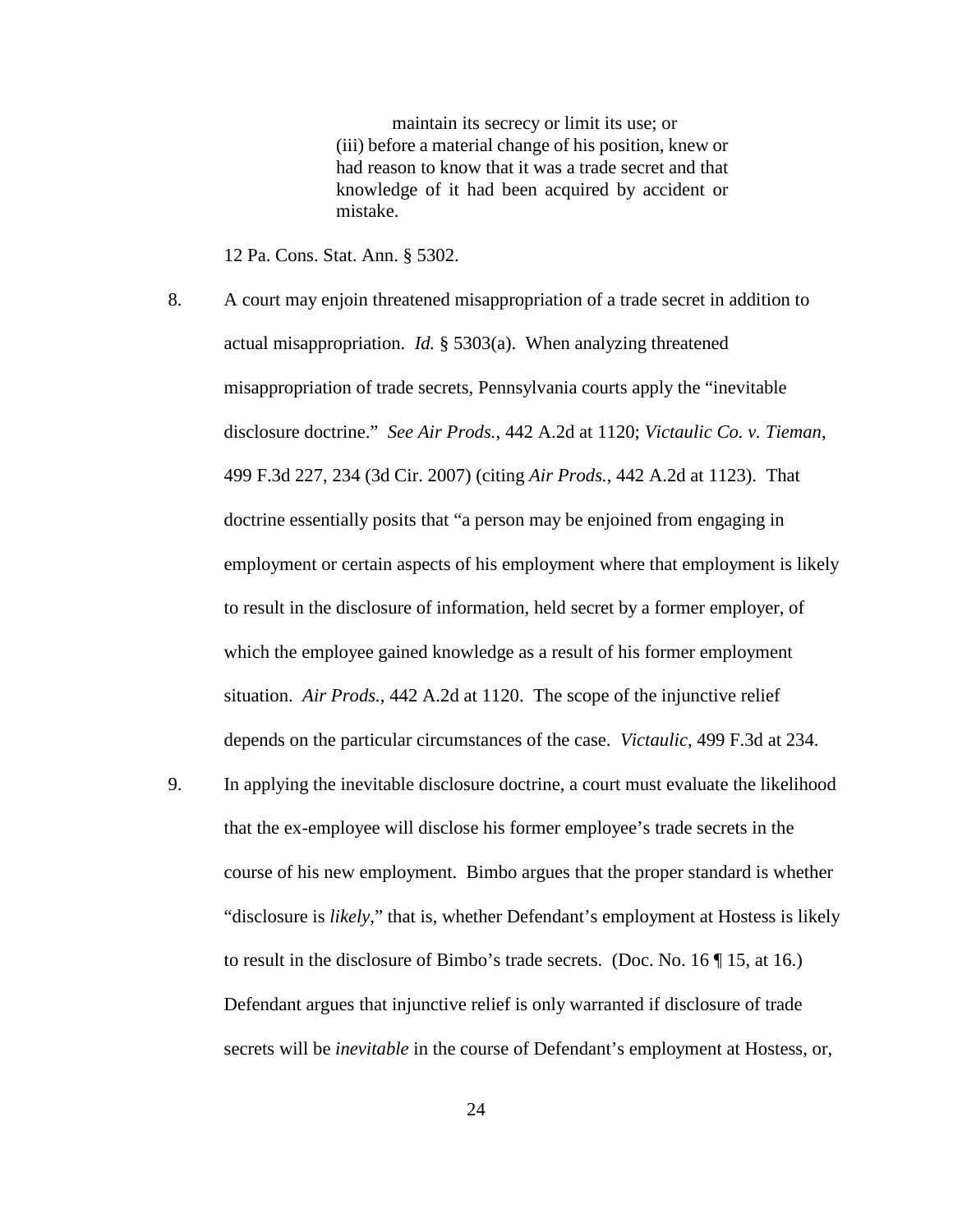in other words, if it would be impossible for Defendant to work at Hostess without disclosing Bimbo's trade secrets. (Doc. No. 15 ¶¶ 2, 5(a), at 5-7.) Defendant contends that the *Air Products* case was "misapplied" in later cases that improperly lowered the burden on the party seeking injunctive relief. (Doc. No. 17 at 3.)

The *Air Products* court summarized the applicable standard as follows:

Under Pennsylvania law, a person may be enjoined from engaging in employment or certain aspects of his employment where that employment is likely to result in the disclosure of information, held secret by a former employer, of which the employee gained knowledge as a result of his former employment situation.

442 A.2d at 1120. The *Air Products* court actually noted that it did "not adopt the reasoning of the trial court or its use of the term inevitable" and affirmed the trial court's entry of an injunction because it was "unable to find that the trial court committed reversible error." *Id.* at 1124. Our analysis of the case law supports the view that the sufficient likelihood or substantial threat of disclosure of a trade secret need not amount to its inevitability.<sup>9</sup> Since it is difficult for courts to

<sup>9</sup> Defendant specifically points our attention to *Bacharach, Inc. v. Testo, Inc.*, No. 1257 WDA 2000 (Pa. Super. Ct. Sept. 4, 2001) (unpublished), which discusses *Air Products* and, according to Defendant, places the higher "impossibility" burden on a plaintiff. (Doc. No. 17 at 4-5; Doc. No. 15 ¶ 5(a), at 7.) The *Bacharach* case, however, supports our interpretation of *Air Products*. The *Bacharach* court did note that its "resolution in *Air Products* was not based on the mere 'likelihood' of disclosure," as the *Air Products* court had found that "'it would be impossible for the employee to perform his duties at the new employer without disclosing trade secrets.'" *Bacharach*, No. 1257 WDA 2000, slip op. at 13-14. More importantly, however, the *Bacharach* court referred to its holding in *Air Products* as "merely" a finding that "the trial court did not commit reversible error," rather than "enshrin[ing] the 'inevitable disclosure' doctrine as an inviolable rule of law." *Bacharach*, No. 1257 WDA 2000, slip op. at 9 (observing that the court's "endorsement of the concept of inevitable disclosure was conditioned upon both the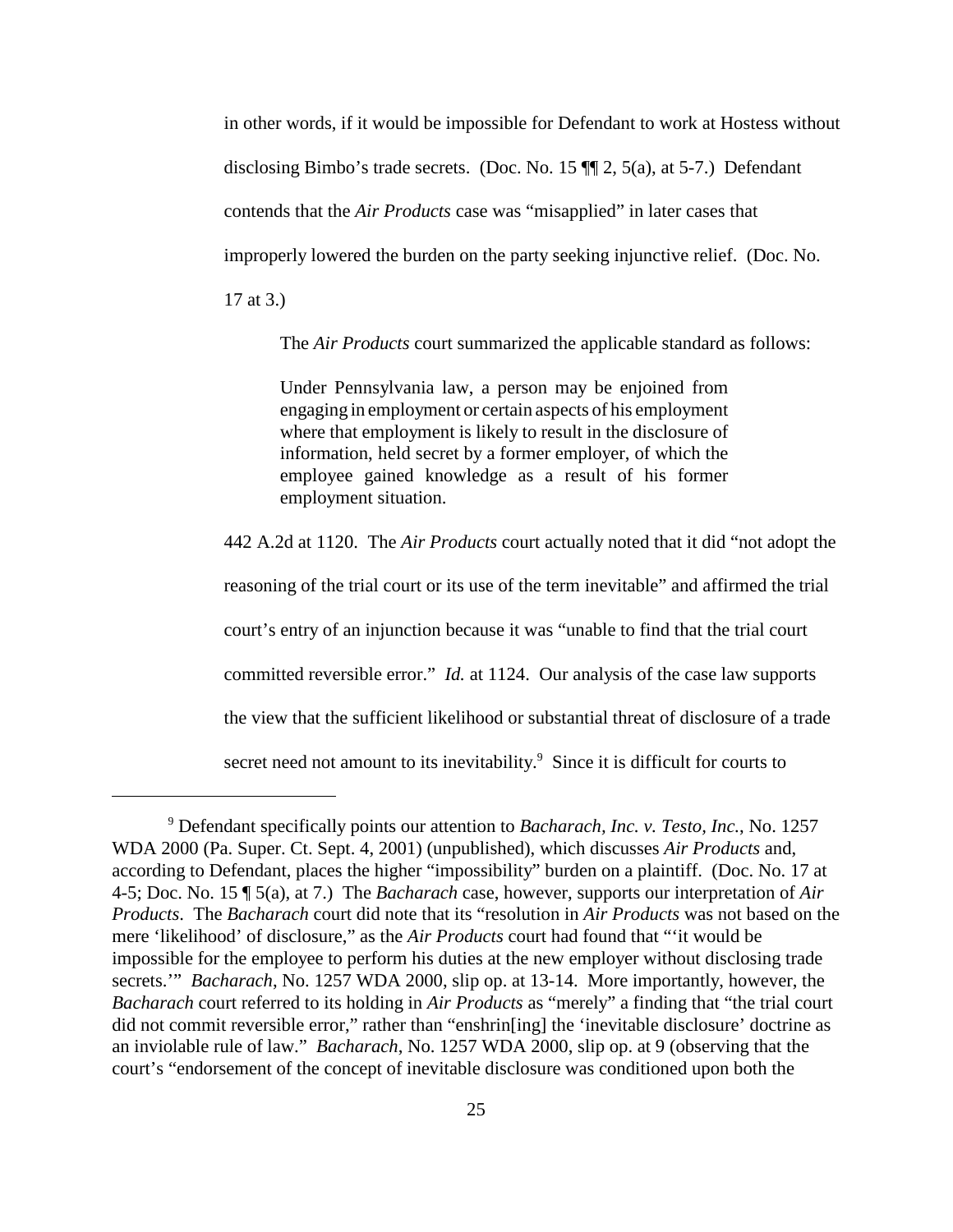predict future events to the degree of "inevitability" or "impossibility," the standard should be a practicable one within the context of issuing a preliminary injunction. <sup>10</sup> The standard applied by the *Den-Tal-Ez* court—whether there exists "ample evidence showing at least a substantial threat" of disclosure of a trade secret—is appropriate. 566 A.2d at 1232 (characterizing the inquiry under *Air Products* as "whether there is sufficient likelihood, or substantial threat, of defendant [disclosing a trade secret] in the future" (citing *Air Prods.*, 442 A.2d at 1122-25)). In *Den-Tal-Ez*, the Pennsylvania Superior Court upheld an injunction entered by the trial court, even while it disagreed with the trial court's finding that disclosure "would be inevitable" in the absence of an injunction. 566 A.2d at 1232. The court reasoned that "[a]lthough the trial court in the instant case may have overstated the situation when it said that disclosure would be 'inevitable' . . . , we nonetheless find the injunction warranted and not overbroad" because the totality of the evidence "establish[ed] a substantial likelihood that [trade secret] information will be disclosed" in the absence of injunctive relief. *Id.* at 1232-33. We are satisfied that the proper standard here is whether the evidence shows at least a substantial threat of disclosure of a trade secret.

10. Courts often apply the inevitable disclosure doctrine when discussing irreparable harm to the plaintiff. That approach conflates the irreparable harm and the

specific facts raised in *Air Products* and the limitations of our standard of review").

 $10$  In addition, if the standard required a showing of "inevitability," it would take away a court's ability to consider the ex-employee's trustworthiness and credibility in its evaluation.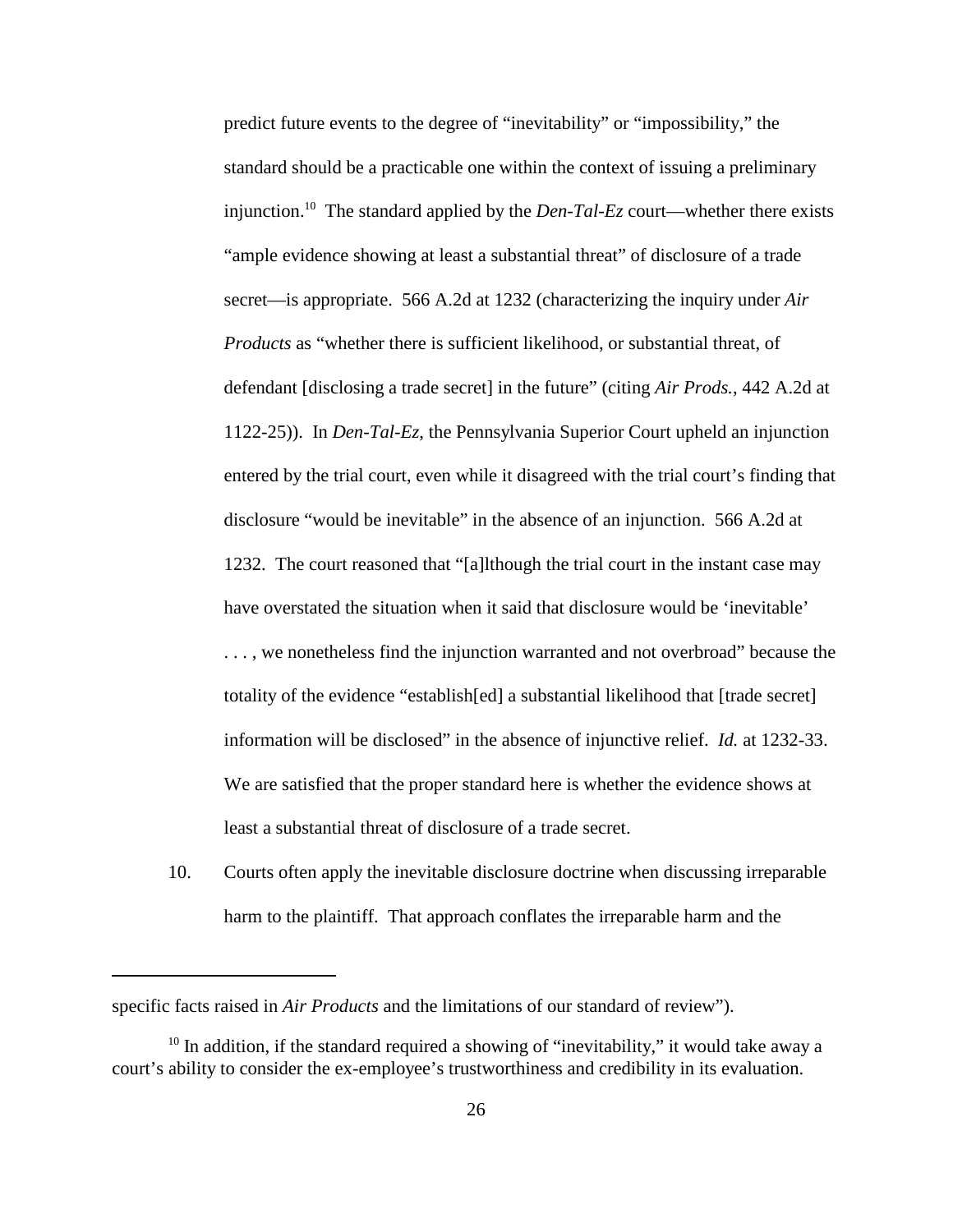likelihood of success prongs of the preliminary injunction standard. In the context of threatened, rather than actual, misappropriation of a trade secret, the inevitability of the trade secret's disclosure correlates to the likelihood that the plaintiff will prevail on its threatened disclosure claim, as well as to the immediacy of the irreparable harm that the plaintiff will suffer in the absence of injunctive relief. Thus, if a plaintiff establishes the likelihood of its success on the merits by showing a substantial threat of disclosure, then the extent of irreparable harm to the plaintiff can be addressed based on the nature of the trade secret and the effect its disclosure would have on the plaintiff in the absence of injunctive relief.

- 11. Applying the inevitable disclosure doctrine to the instant facts, we conclude that Bimbo has presented more than sufficient evidence to establish that there exists at least a substantial threat that Defendant will disclose Bimbo's trade secrets in the course of his employment at Hostess.
- 12. Defendant's position at Hostess as Vice President Bakery Operations, East, is substantially similar to his last position with Bimbo. It is an executive level position, with a salary comparable to his salary at Bimbo. In this position, Defendant would report to Hostess's Senior Vice President for Bakery Operations. (Ex. 3.) Significantly, Defendant did not testify or provide evidence or testimony that would refute Plaintiff's evidence of the similarity of the positions.
- 13. In addition, Defendant's conduct before leaving Bimbo, in not disclosing to Bimbo his acceptance of a job offer from a direct competitor, remaining in a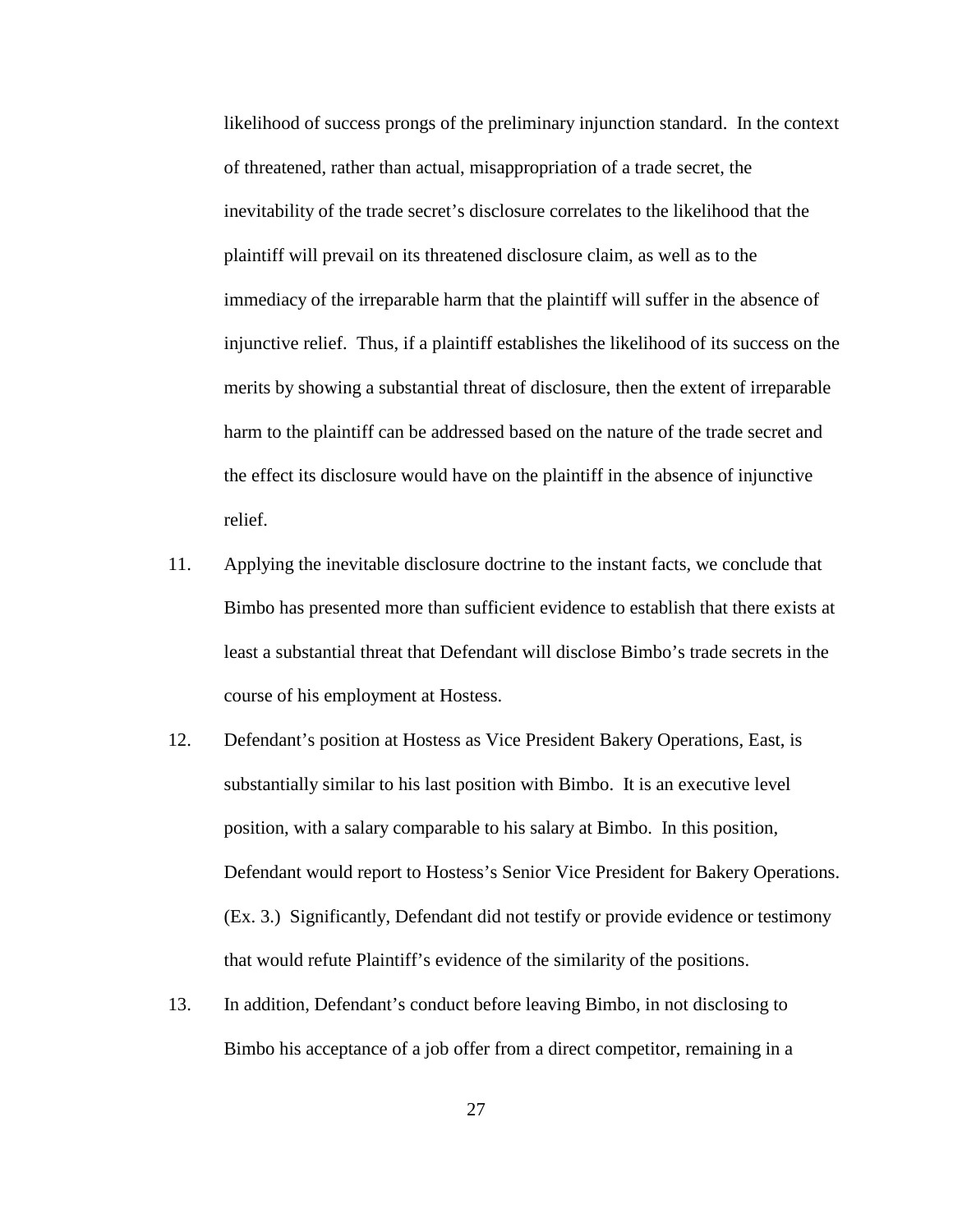position to receive Bimbo's confidential and trade secret information and, in fact, receiving such information after committing to the Hostess job, and copying Bimbo's trade secret information from his work laptop onto external storage devices, demonstrates an intention to use Bimbo trade secrets during his intended employment with Hostess. *See Campbell Soup Co. v. ConAgra, Inc.*, 977 F.2d 86, 92-93 (3d Cir. 1992) (focusing on the temporal aspect of injury to the plaintiff from the possible disclosure of its trade secret and noting that an "intention to . . . disclose [a trade secret] to a competitor will almost certainly show *immediate* irreparable harm" (emphasis added) (citing *SI Handling*, 753 F.2d at 1264)). Defendant has provided no evidence that would refute this conclusion, and we may reasonably draw the corresponding inference. *Cf. SI Handling*, 753 F.2d at 1261 (finding that "the failure of the appellants to testify in answer to [the plaintiff's] strong showing justifies the inference that their testimony would be unfavorable to their cause"). Defendant's deposition testimony provides support for this inference, as he conceded that Bimbo would have cut off his access to confidential Bimbo information if it had known that he accepted employment with Hostess. (Botticella Dep. 91, 118.) Defendant's explanation that he attempted to limit his exposure to confidential Bimbo documents during this time only underlines the impropriety of the circumstances under which he continued to be exposed to and learn of Bimbo's trade secrets until his separation from Bimbo. (*Id.* at 92, 93-95, 97.)

14. The fact that one of the external devices onto which Defendant copied Bimbo's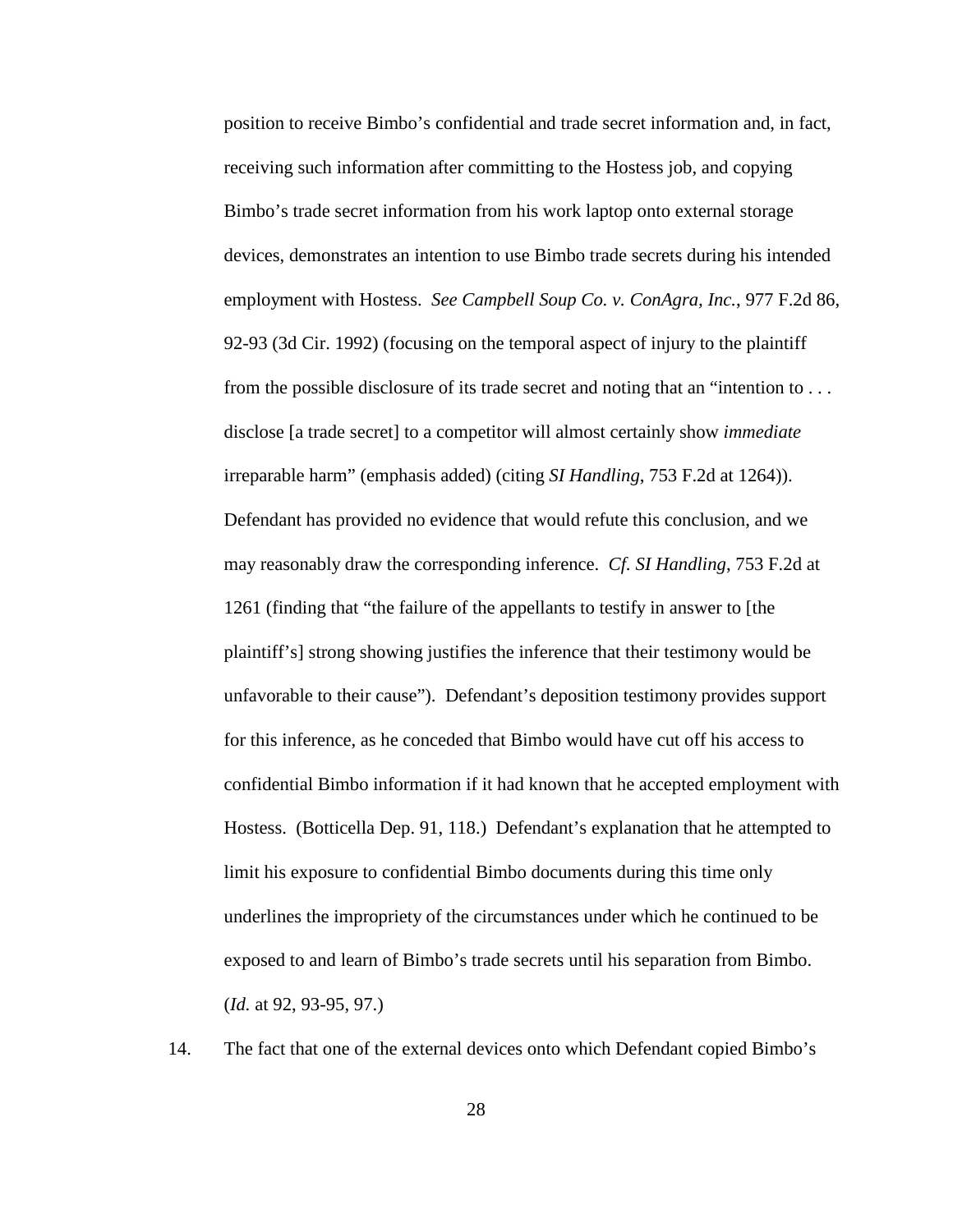trade secret information has not been recovered or returned to Bimbo, supports the inference that Defendant intends to use those trade secrets at Hostess.

- 15. Defendant's knowledge of Bimbo's trade secrets, combined with evidence of an intention to use them at Hostess, creates a realistic expectation that Defendant will draw on and will use his knowledge of Bimbo's trade secrets in performing his job at Hostess. Based upon the totality of the evidence, we are satisfied that there is a substantial likelihood that Defendant will not be able to perform his duties at Hostess and will not perform those duties without disclosing, whether intentionally or inadvertently, Bimbo's trade secrets.
- 16. Defendant points to his "Acknowledgment and Representation Form," which he signed on December 7, 2009, before Bimbo even knew he was leaving, and in which he affirms that he will not disclose Bimbo's proprietary and confidential information to Hostess. (Ex. 7.) Defendant's reliance on that document is unconvincing. Defendant's handling of Bimbo's trade secrets after accepting the Hostess position undermines his trustworthiness with regard to those trade secrets. *Cf. PepsiCo, Inc. v. Redmond*, 54 F.3d 1262, 1270 (7th Cir. 1995) (quoting the district court's finding that the ex-employee's "lack of forthrightness on some occasions, and out and out lies on others, in the period between the time he accepted the position with [his new employer] and when he informed [his thenemployer] that he had accepted that position leads the court to conclude that [the defendant] could not be trusted to act with the necessary sensitivity and good faith under the circumstances in which the only practical verification that he was not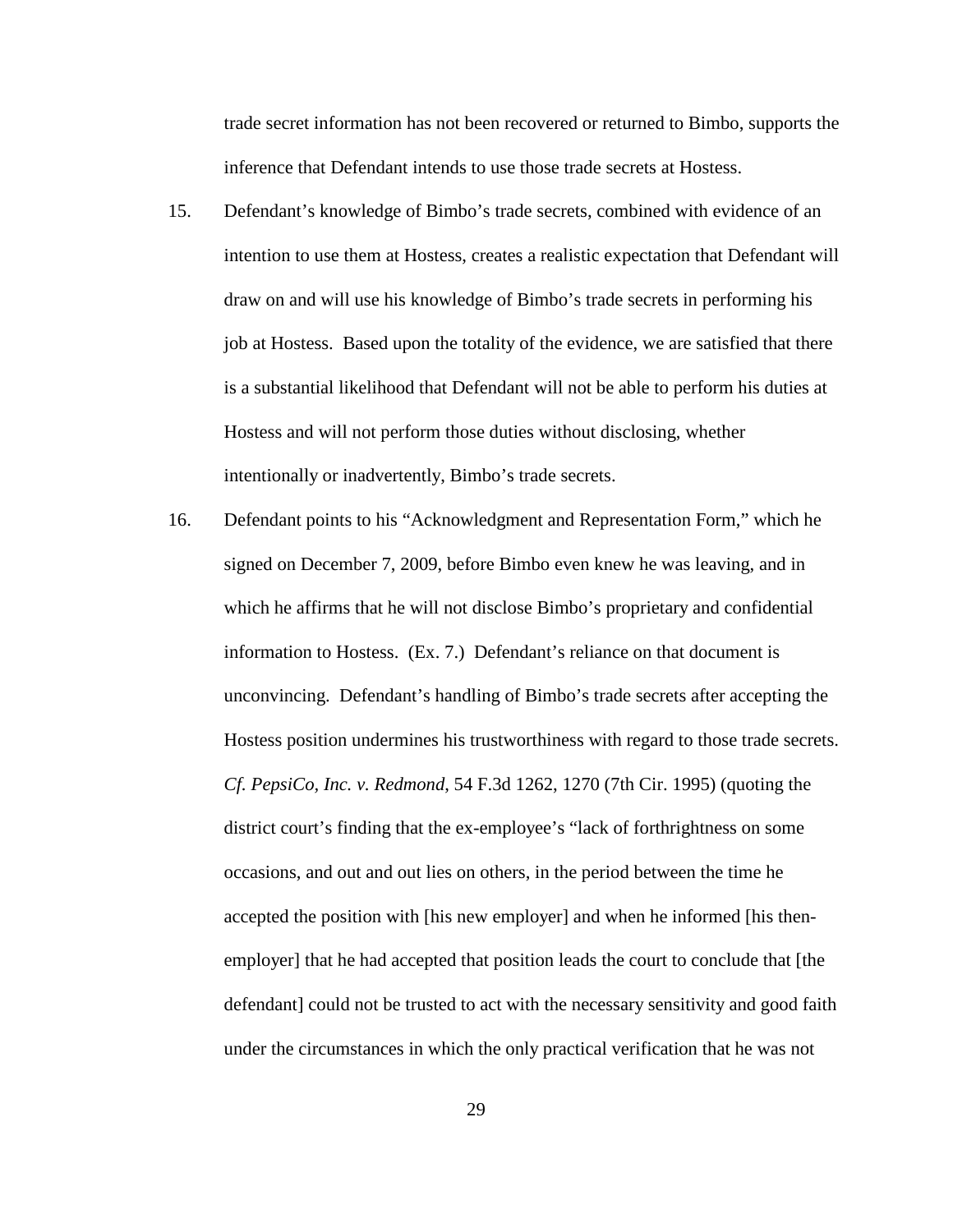using plaintiff's secrets would be [the defendant's] word to that effect"). In addition, Defendant has presented no evidence regarding any steps that he or Hostess will take to prevent disclosure during his employment with Hostess. We seriously doubt that Defendant will somehow clear his mind of Bimbo's trade secret information when working on related tasks at Hostess. *Cf. Union Carbide Corp. v. UGI Corp.*, 731 F.2d 1186, 1191 (5th Cir. 1984) (finding a substantial likelihood of disclosure of a trade secret where the new employer "took no precautions to insulate [the employee in question] from the strategy meetings with obvious potential for conflict," at one of which the disclosure of a trade secret appeared to have actually taken place "either directly or by subtle influence"); *PepsiCo*, 54 F.3d at 1269 (noting that unless the defendant "possessed an uncanny ability to compartmentalize information, he would necessarily be making decisions about [his new employer's products] by relying on his knowledge of [his ex-employer's] trade secrets" concerning strategic plans for the market).

- 17. We are compelled to conclude that the evidence demonstrates a substantial likelihood, if not an inevitability, that Defendant will disclose or use Bimbo's trade secrets in the course of his employment with Hostess. *See* 12 Pa. Cons. Stat. Ann. § 5302 (defining "misappropriation" of a trade secret).
- 18. We conclude that Plaintiff has demonstrated a sufficient likelihood of prevailing at trial on its Misappropriation of Trade Secrets claim.

### **B. Plaintiff Will Suffer Irreparable Harm in the Absence of an Injunction**

19. We have concluded that Bimbo has demonstrated a sufficient threat of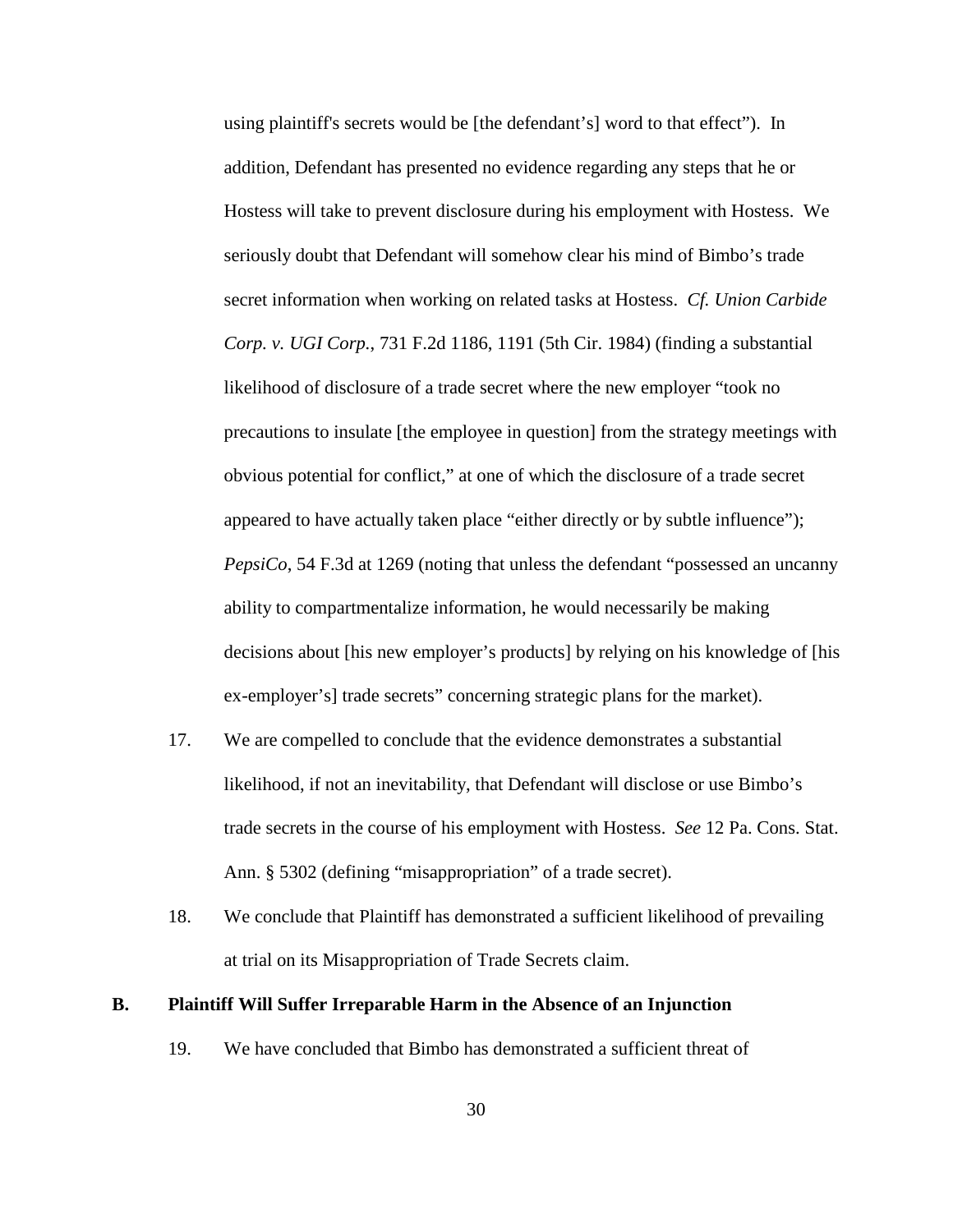misappropriation of its trade secrets by Defendant to satisfy the "likelihood of success on the merits" prong of the preliminary injunction standard. Thus, we must determine the extent of irreparable harm to Bimbo from the disclosure of those trade secrets in the absence of a preliminary injunction.

- 20. "Harm is irreparable when it cannot be adequately compensated in damages, either because of the nature of the right that is injured, or because there exists no certain pecuniary standards for the measurement of damages." *National Business Services, Inc. v. Wright*, 2 F. Supp. 2d 701 (E.D. Pa. 1998) (citing *Albert E. Price, Inc. v. Metzner*, 574 F. Supp. 281, 289 (E.D. Pa.1983)).
- 21. As we noted above, having determined that there is a substantial threat of disclosure, we must analyze the nature of the trade secrets at issue and the effect of their disclosure on Bimbo to determine if the harm to Bimbo will be irreparable in the absence of injunctive relief.
- 22. Although Defendant's position at Bimbo was in the Western region of the United States and his position at Hostess will be in the East, many of Bimbo's trade secrets that he was privy to were not restricted to Bimbo's operations in California or the Western region but were national in scope.
- 23. Defendant's disclosure or use of Bimbo's trade secrets at Hostess would enable Hostess to anticipate Bimbo's actions in bidding, distribution, packaging, pricing, and marketing, giving it a competitive edge in those areas.
- 24. Defendant's disclosure or use of Bimbo's trade secrets at Hostess would allow Hostess to reduce its operating costs by implementing Bimbo's proprietary—and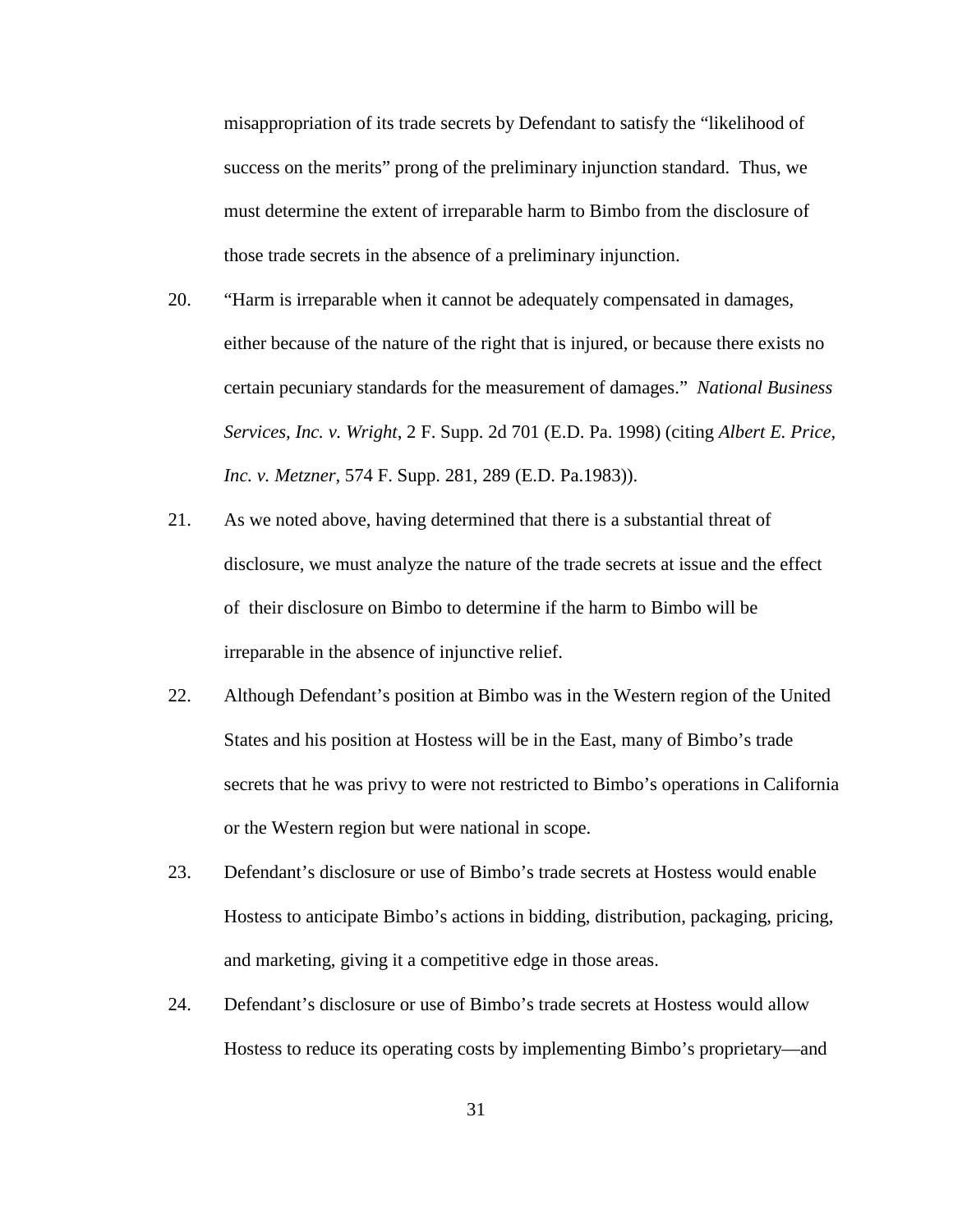proven—efficiency and cost-cutting methods, where it would otherwise take Hostess a potentially significant expenditure of time and resources to achieve similar results.

- 25. Defendant's disclosure or use of Bimbo's trade secrets at Hostess would enable Hostess to anticipate Bimbo's capacity constraints and successfully compete with Bimbo in affected markets.
- 26. Defendant's disclosure or use of Bimbo's trade secrets at Hostess would enable Hostess to analyze Bimbo's cost and profitability data by product brands and adjust its operations accordingly to more successfully compete with certain brands.
- 27. Defendant himself testified that if Hostess were to acquire some of the documents that he received during his last few months at Bimbo, that would be harmful to Bimbo.
- 28. Because of the nature of the trade secrets at issue, if Defendant were to utilize Bimbo's trade secrets for Hostess's benefit, it would change Hostess's competitive standing vis-a-vis Bimbo.
- 29. A change in competitive standing between Bimbo and Hostess would likely affect each company's market share in the national market for baked goods.
- 30. Because Hostess presumably has its own internal processes different from those of Bimbo, any implementation or use of Bimbo's trade secrets at Hostess would likely occur in combination with the use of Hostess's own processes. The benefit to Hostess from the use of Bimbo's trade secrets would thus be difficult, if not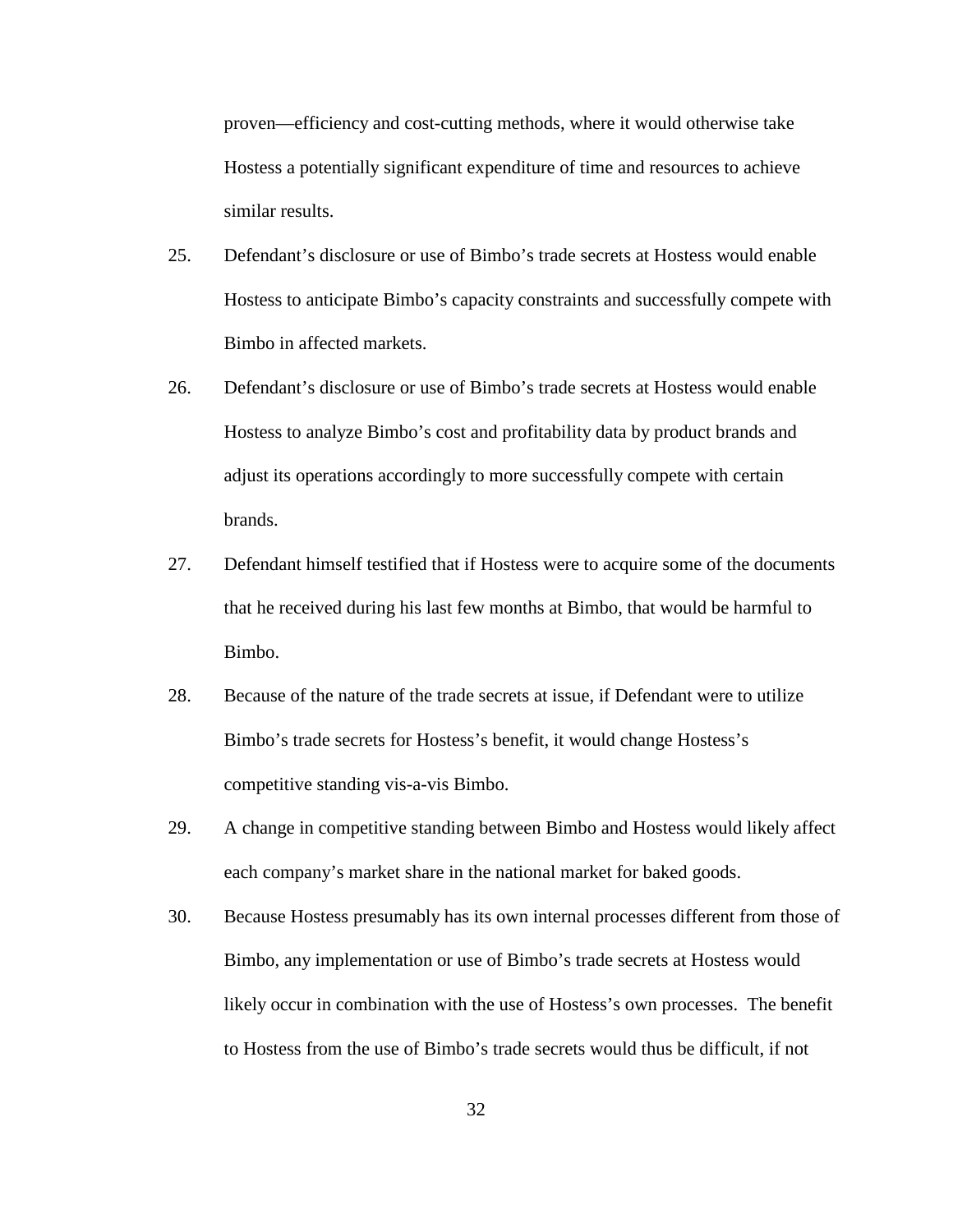impossible, to isolate. Consequently, it would be impossible to determine what portion of Hostess's cost savings or profits are attributable to the misappropriated trade secrets.

- 31. Moreover, a change in competitive standing between two of the four major competitors in the baking industry is not quantifiable in monetary terms and hence not capable of being redressed by a legal remedy. This is especially so where the disclosure of the trade secrets of one company would place the other in a market position that it would otherwise not achieve for months or years.
- 32. Consequently, the harm to Bimbo from the disclosure of its trade secrets by Defendant to Hostess could not be compensated by damages.
- 33. We are satisfied that Plaintiff will suffer irreparable harm in the absence of injunctive relief.

## **C. The Harm to Defendant from the Issuance of the Injunction is Outweighed by the Potential Irreparable Harm to Plaintiff if the Injunction Is Not Issued**

- 34. The harm of Bimbo's trade secrets being disclosed to or utilized by Hostess outweighs the harm to Defendant from not being able to commence employment at Hostess pending a final determination in this matter.
- 35. Defendant's argument that an injunction would be equivalent to preventing Defendant "from being employed at all" because "the number of executive positions within Mr. Botticella's expertise is . . . extremely limited" is misplaced. This is a preliminary injunction, and its issuance will enjoin Defendant from working for Hostess only until a final determination on the merits. That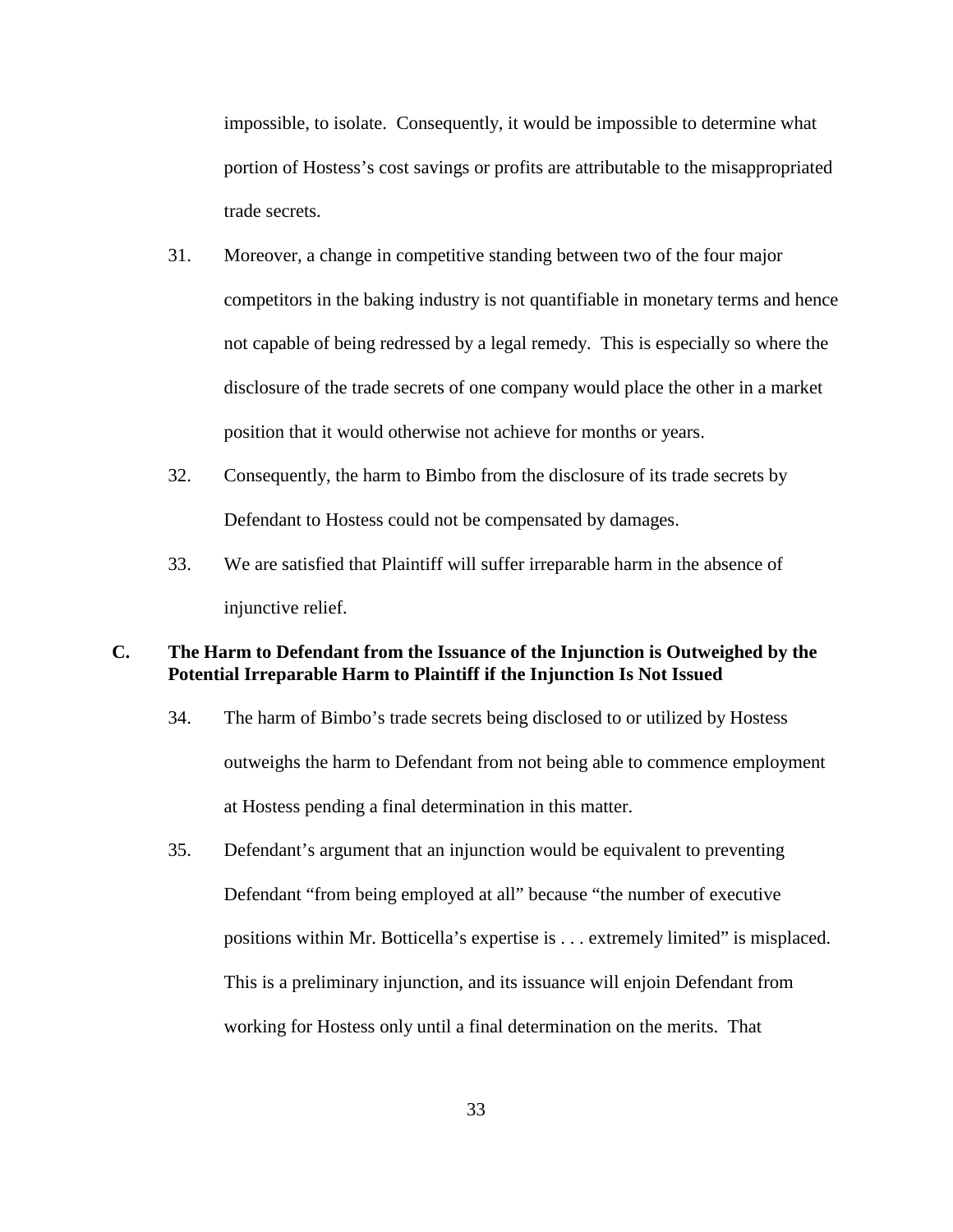determination will be made within the next two months. In the meantime, Defendant will be receiving compensation for the eleven weeks of vacation time that he accrued before leaving Bimbo. The irreparable harm to Bimbo from the disclosure of its trade secrets outweighs the harm to Defendant.

#### **D. The Public Interest Favors the Issuance of the Injunction**

- 36. There is a general public interest in the upholding the inviolability of trade secrets and enforceability of confidentiality agreements.
- 37. Defendant has suggested that Hostess's freedom to hire whom it wishes should be viewed as a public interest factor because Hostess is not a party to this litigation. The public interest in preservation of Bimbo's trade secrets outweighs the public interest in Hostess's ability to hire without delay whomsoever it wishes, where the specific hiring in question impinges on the trade secrets of Hostess's direct competitor.
- 38. Notably, the Third Circuit has observed in a procedurally similar case that it is "not necessary for the district court to engage in extended analysis of the public interest—extensive precedent supports an injunctive remedy where the elements of a trade secret claim are established." *SI Handling*, 753 F.2d at 1265.

## **IV. CONCLUSION**

39. Based upon the foregoing Findings of Fact, we are satisfied that a narrowly drawn injunction that would allow Defendant to commence employment at Hostess would not sufficiently protect Plaintiff and would be inappropriate.

Accordingly, Plaintiff's Motion for Temporary and Preliminary Injunction and Other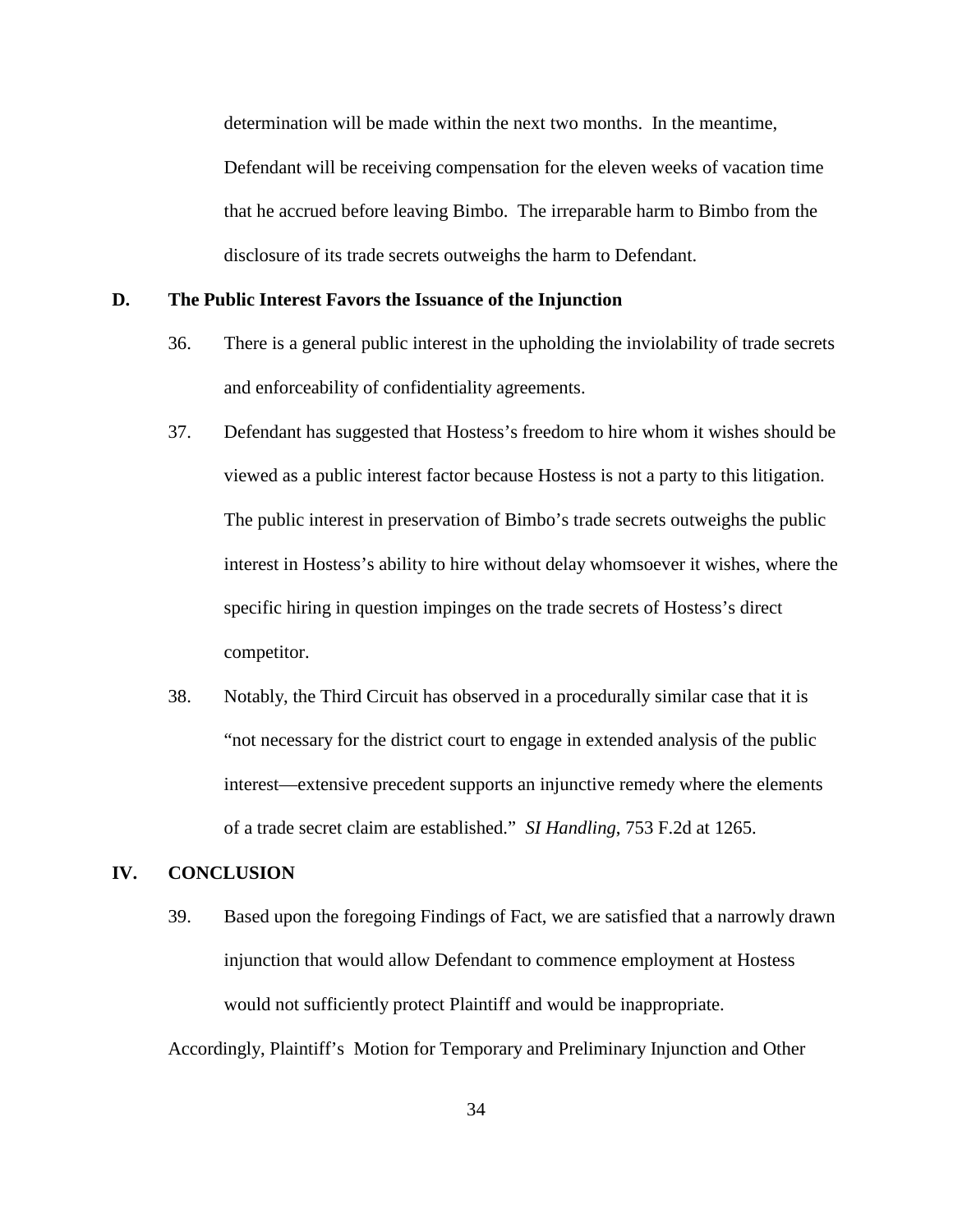Relief will be granted.

An appropriate Order follows.

# BY THE COURT:

5547 L

R. Barclay Surrick, J.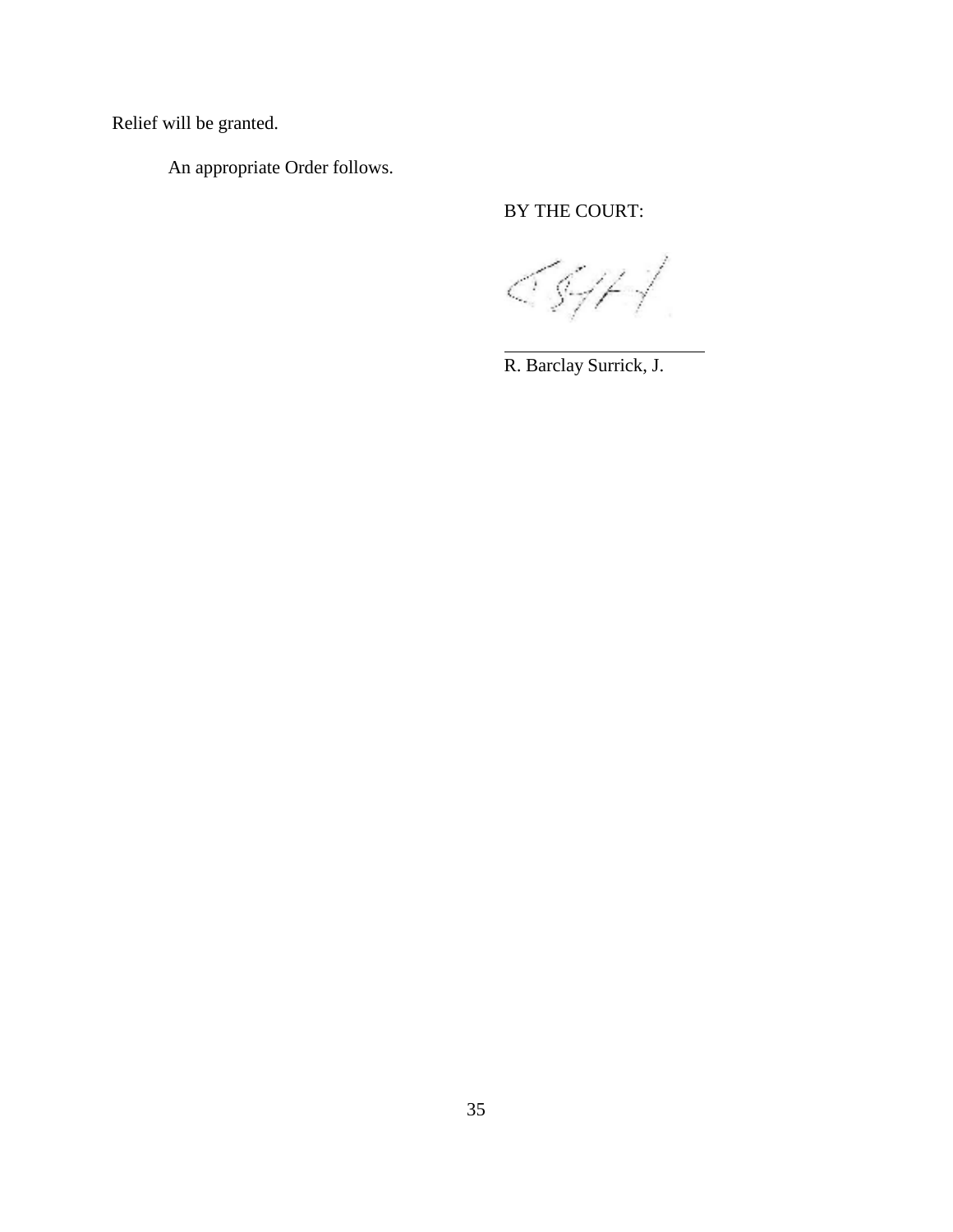## IN THE UNITED STATES DISTRICT COURT FOR THE EASTERN DISTRICT OF PENNSYLVANIA

| <b>BIMBO BAKERIES USA, INC.,</b> |                     |
|----------------------------------|---------------------|
|                                  | <b>CIVIL ACTION</b> |
|                                  |                     |
|                                  | No. 10-0194         |
| <b>CHRIS BOTTICELLA</b>          |                     |

#### **ORDER**

AND NOW, this  $9<sup>th</sup>$  day of February, 2010, upon consideration of Plaintiff's Motion for Temporary and Preliminary Injunction and Other Relief (Doc. No. 2), after a hearing in open court, and in accordance with the Findings of Fact and Conclusions of Law filed herewith, it is ORDERED as follows:

- 1. Plaintiff's Motion for Temporary and Preliminary Injunction and Other Relief is GRANTED.
- 2. Defendant is ENJOINED from commencing employment with Hostess Brands, Inc.
- 3. Defendant is ENJOINED from divulging any trade secrets, proprietary information, or confidential information belonging to Plaintiff, its parent, subsidiaries, or affiliates to Hostess Brands, Inc., or to any other person, company, or entity.
- 4. Defendant shall immediately return to Plaintiff any confidential or proprietary information belonging to Plaintiff that is in his possession or control, in whatever form that information exists, including, but not limited to any physical or electronic documents and copies thereof, with the exception of documents and